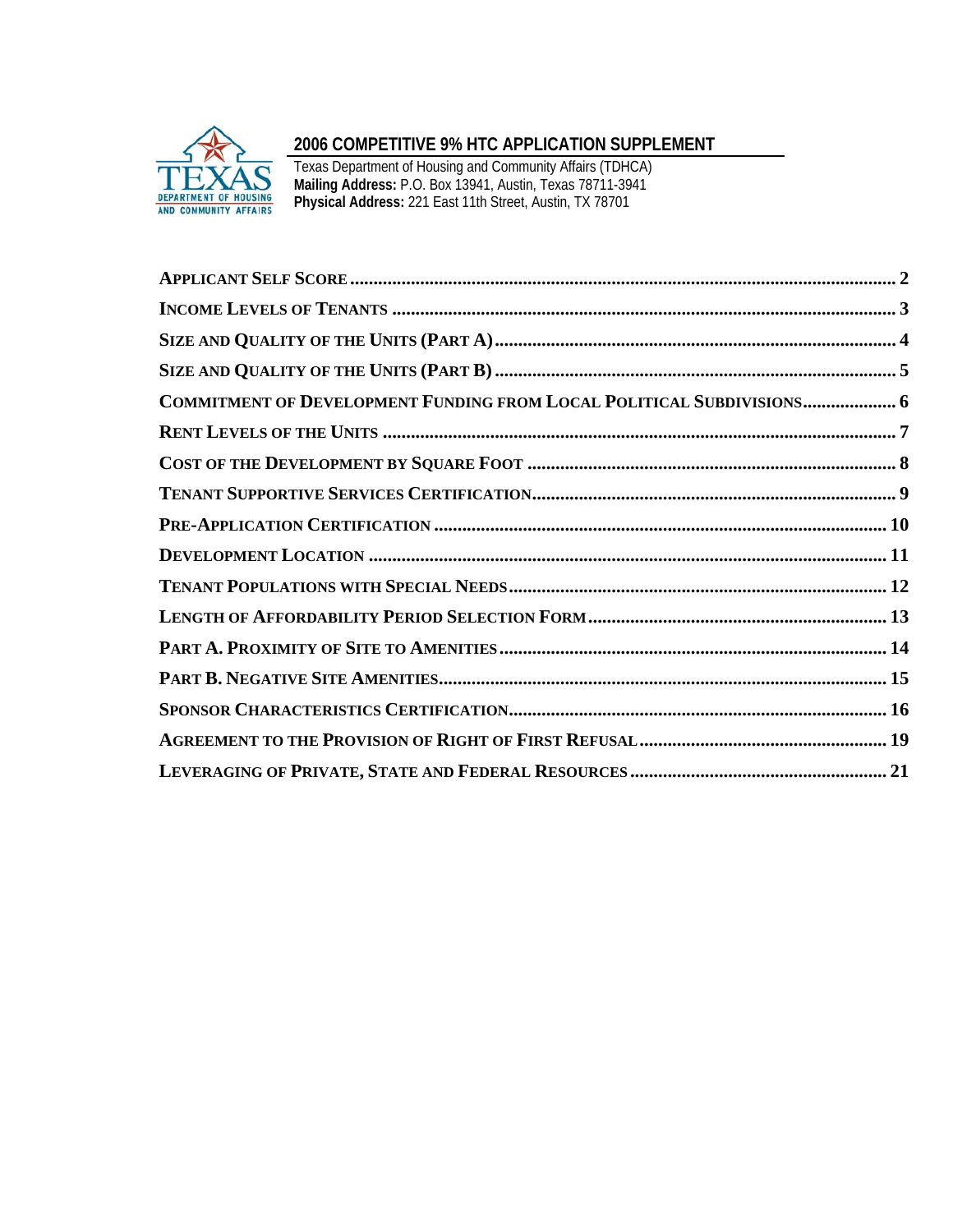# **Volume 4, Tab 1 Applicant Self Score**

**Instructions: Complete the following form and indicate all points requested for this application.** All evidence as required by §50.9(i) must be submitted as outlined in the *Application Submission Procedures Manual.*

| \$50.9(i) | <b>ASPM</b><br>Tab# | <b>Point Category</b>                                                                                                                    | <b>Points</b><br><b>Requested</b> |
|-----------|---------------------|------------------------------------------------------------------------------------------------------------------------------------------|-----------------------------------|
| (1)       | $\overline{2}$      | Financial Feasibility of the Development. (28 points).                                                                                   |                                   |
| (3)       | 3                   | The Income Levels of Tenants of the Development. (22 Point Maximum)                                                                      |                                   |
| (4)       | $\overline{4}$      | The Size and Quality of the Units (Development Characteristics). (20 Points<br>Maximum for Part A and B combined)                        |                                   |
| (5)       | 5                   | The Commitment of Development Funding by Local Political Subdivisions. (18)<br>Point Maximum)                                            |                                   |
| (7)       | 6                   | The Rent Levels of the Units. (12 Point Maximum)                                                                                         |                                   |
| (8)       | $\tau$              | The Cost of the Development by Square Foot (Development Characteristics). (10<br>Points)                                                 |                                   |
| (9)       | 8                   | The Services to be Provided to Tenants of the Development. (8 Points Maximum<br>for Part A and B Combined)                               |                                   |
| (10)      | N/A                 | Housing Needs Characteristics. (7 Points Maximum)                                                                                        |                                   |
| (11)      | 9                   | Development Includes the Use of Existing Housing as part of a Community<br>Revitalization Plan (Development Characteristics). (7 Points) |                                   |
| (12)      | 10                  | Pre-Application Participation Incentive Points. (6 Points)                                                                               |                                   |
| (13)      | 11                  | Development Location. (4 Points Maximum)                                                                                                 |                                   |
| (14)      | N/A                 | Exurban Developments or Reconstruction or Rehabilitation of Developments<br>(Development characteristics). (7 Points)                    |                                   |
| (15)      | 12                  | Tenant Populations with Special Housing Needs. (4 Points)                                                                                |                                   |
| (16)      | 13                  | Length of Affordability Period. (4 Points Maximum)                                                                                       |                                   |
| (17)      | 14                  | Site Characteristics. (+4 Points Maximum for Part A and B Combined. Note: may<br>be as low as -5 Points)                                 |                                   |
| (18)      | 15                  | Development Size. (3 Points)                                                                                                             |                                   |
| (19)      | 16                  | Qualified Census Tracts with Revitalization. (2 Points)                                                                                  |                                   |
| (20)      | 17                  | Sponsor Characteristics. (2 Points)                                                                                                      |                                   |
| (21)      | 18                  | Projects Intended for Eventual Tenant Ownership - Right of First Refusal. (1)<br>Point)                                                  |                                   |
| (22)      | 19                  | Leveraging of Private, State, and Federal Resources. (1 Point)                                                                           |                                   |
| (23)      | 20                  | Third-Party Funding Commitment Outside of Qualified Census Tracts. (1 Point)                                                             |                                   |
| (24)      | 21                  | Scoring Criteria Imposing Penalties. (-5 Points for Part A and -3 Points for each<br>removal under Part B)                               |                                   |

**must score a minimum of 125 points to be eligible for an allocation of Housing Tax Credits)**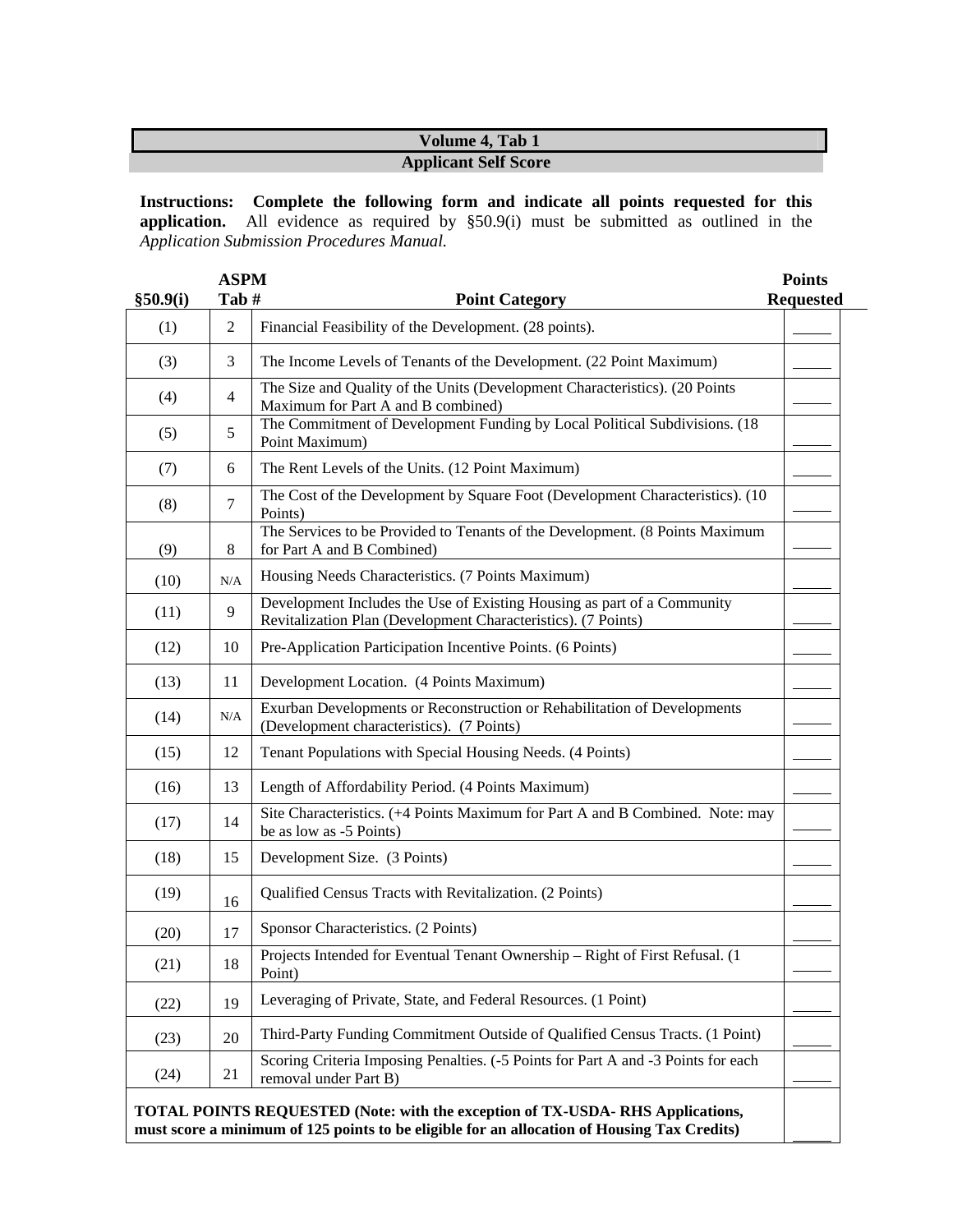#### **Volume 4, Tab 3 Income Levels of Tenants**

#### **Applications may qualify to receive up to 22 points for qualifying under this exhibit. Select the appropriate box for points applied for:**

To qualify for these points, the tenant incomes must not be higher than permitted by the AMGI level. The Development Owner, upon making selections for this exhibit, will set aside Units at the levels of AMGI and will maintain the percentage of such Units continuously over the compliance and extended use period as specified in the LURA. These income levels require corresponding rent levels that do not exceed 30% of the income limitation .

22 points if at least 80% of the Total Units in the Development are set-aside with incomes at or below 50% of AMGI; or

 $\Box$  22 points if at least 10% of the Total Units in the Development are set-aside with incomes at or below 30% of AMGI; or

□ 20 points if at least 60% of the Total Units in the Development are set-aside with incomes at or below 50% of AMGI; or

 18 points if at least 40% of the Total Units in the Development are set-aside with incomes at or below a combination of 50% and 30% of AMGI in which at least 5% of the Total Units are at or below 30% of AMGI; or

 16 points if at least 40% of the Total Units in the Development are set-aside with incomes at or below 50% of AMGI; or

 14 points if at least 35% of the Total Units in the Development are set-aside with incomes at or below 50% of AMGI.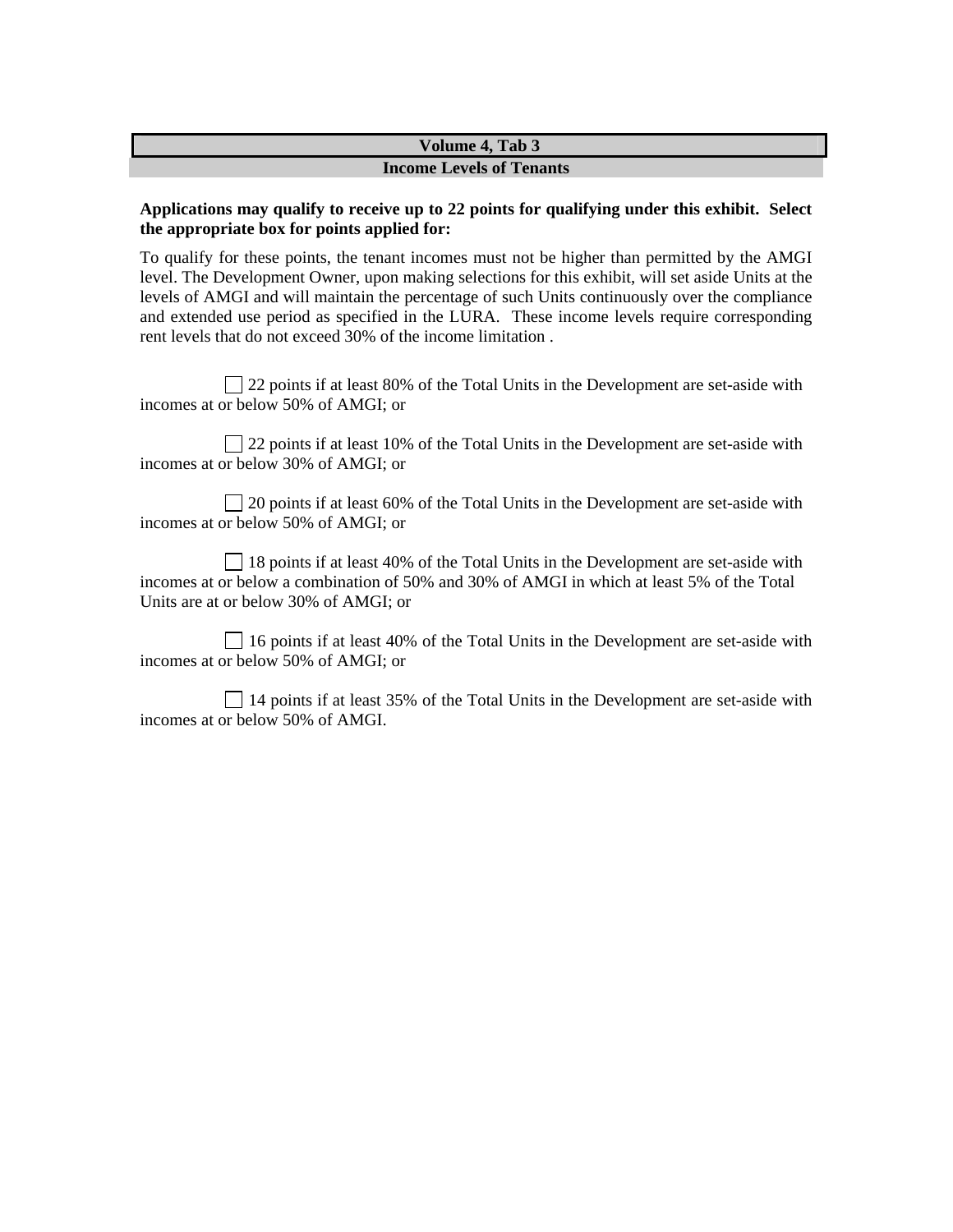## **Volume 4, Tab 3 Size and Quality of the Units (Part A)**

#### **Applications may qualify to receive up to 20 points for Part A and B combined under this exhibit. Select the appropriate box for points applied for:**

**Part A: Size of the Units (6 Points):** Select this box if the Development meets the following criteria: Six points for this item will be automatically granted for Applications involving rehabilitation, Developments receiving funding from TX-USDA-RHS, or Developments proposing single room occupancy without meeting these square footage minimums. The square feet of all of the Units in the Development, for each type of Unit, must be at least the minimum noted below.

- 500 square feet for an efficiency unit;
- 650 square feet for a non-elderly one bedroom unit; 550 square feet for an elderly one bedroom unit;
- 900 square feet for a non-elderly two bedroom unit; 750 square feet for an elderly two bedroom unit;
- 1,000 square feet for a three bedroom unit; and
- 1,200 square feet for a four bedroom unit.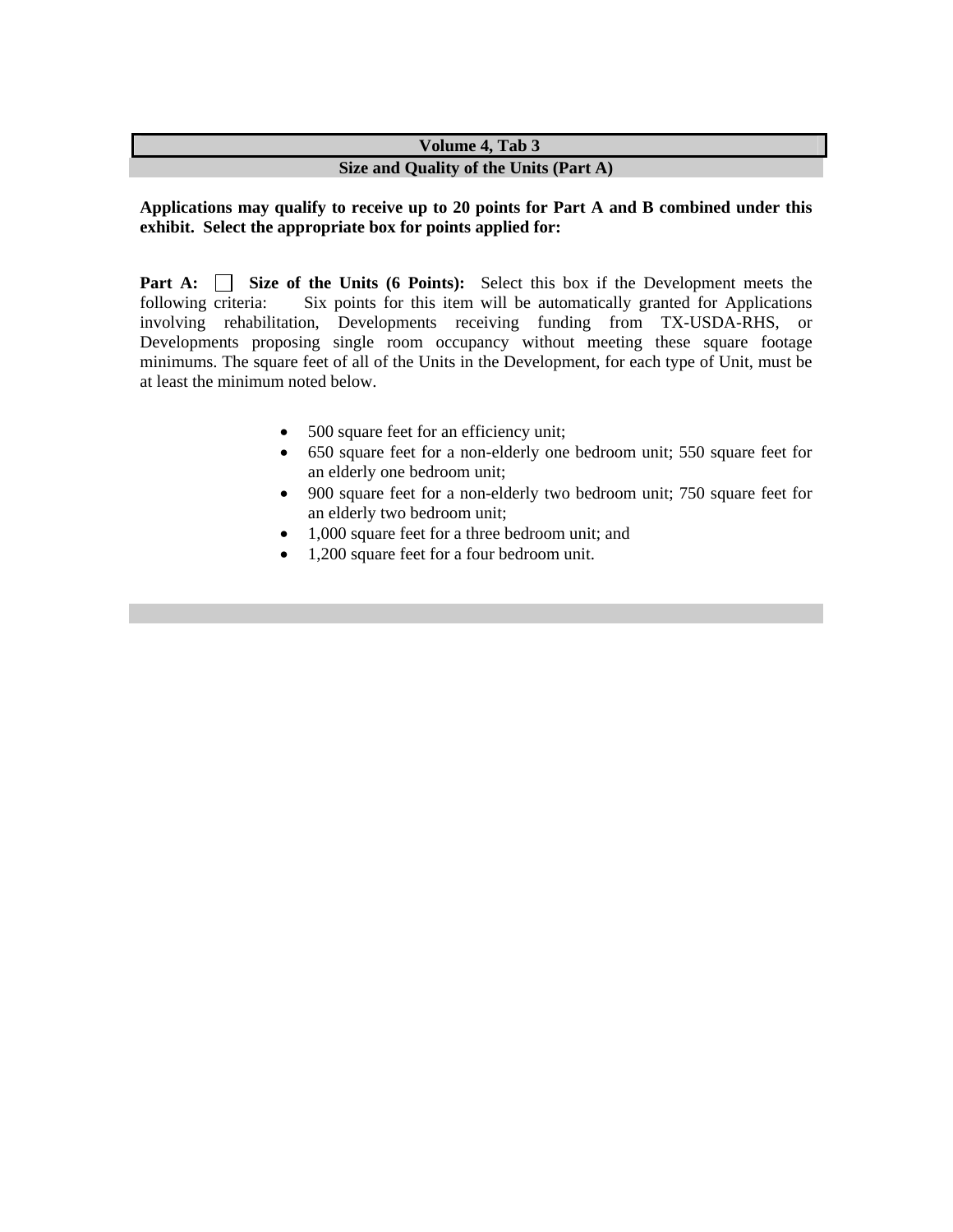**Part B: Quality of the Units (14 Point Maximum)**. Applications in which Developments provide specific amenity and quality features in every Unit at no extra charge to the tenant will be awarded points based on the point structure provided in clauses (i) through (xix) of this subparagraph, not to exceed 14 points in total. Applications involving scattered site Developments must have at least half of the Units located with a specific amenity to count for points. Applications involving Rehabilitation or single room occupancy may double the points listed for each item, not to exceed 14 points in total. **Select All That Apply:**

- 100% masonry on exterior, which can include stucco, cementitious board products, concrete brick and mortarless concrete masonry, but not EFIS or synthetic stucco (3 points)
- 14 SEER HVAC for New Construction or radiant barrier in the attic for Rehabilitation (3 points)

 $\Box$  Ceiling fixtures in all rooms (globe with ceiling fan in all bedrooms) (1 point) Covered entries (1 point)

- 
- $\Box$  Covered parking (including garages) of at least one covered space per Unit (2) points)
- Covered patios or covered balconies (1 point)
- Energy Star or equivalently rated refrigerators and dishwashers (2 points)
- Fire sprinklers in all Units  $(2 \text{ points})$
- $\Box$  Greater than 75% masonry on exterior, which can include stucco and cementitious board products, concrete brick and mortarless concrete masonry, but not EFIS or synthetic stucco (1 points)
- High Speed Internet service to all Units at no cost to residents (2 points)
- Laundry connections (2 points)
- Laundry equipment (washers and dryers) in units (3 points)
- Microwave ovens (1 point)
- Nine foot ceilings (1 point)
- R-15 Walls / R-30 Ceilings (rating of wall system) (3 points)
- Refrigerator with icemaker (1 point)
- Self-cleaning or continuous cleaning ovens (1 point)
- Storage room or closet, of approximately 9 square feet or greater, which does not include bedroom, entryway or linen closets– does not need to be in the Unit but must be on the property site (1 point)
- Thirty year architectural shingle roofing (1 point)
- $\Box$  Use of energy efficient alternative construction materials (for example, Structurally Insulated Panel construction) with wall insulation at a minimum of  $R-20$  (3 points)

By signing, the applicant certifies that the Developments will provide each of the specific amenity and quality features in every Unit at no extra charge to the tenant.

By:

*Signature of Applicant/Owner* Date

Its: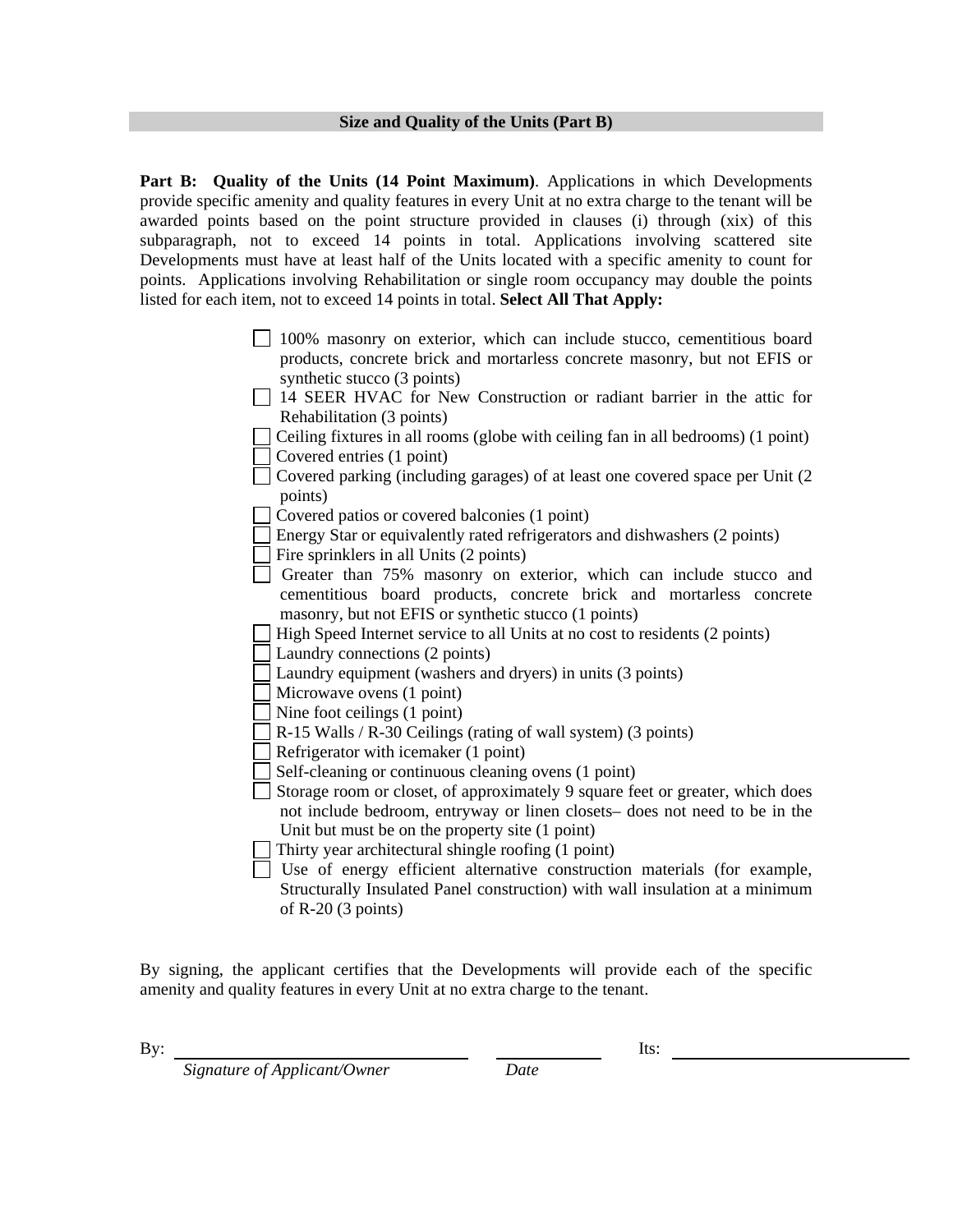**Commitment of Development Funding from Local Political Subdivisions** 

**Applications may qualify to receive up to 18 points for qualifying under this exhibit. An Applicant may submit several sources to substantiate points for this section, but may not substitute any source after the Application has been submitted to the Department.** 

**Complete the following information for all sources eligible for points under §50.(9)(i)(5) of the QAP. Use additional pages if necessary. For in-kind contributions, indicate the value claimed for points. For all sources, submit all evidence behind this tab as required by this section of the QAP. Be sure all sources are included in Volume 1, Tab 4,** *Sources and Uses.* 

**Remember: Pursuant §50.(9)(i)(5) of the QAP, the commitment from the Local Political Subdivision must attest to the fact that any funds committed were not first provided to the Local Political Subdivision by the Applicant, the Developer, Consultant, Related Party or any individual or entity acting on behalf of the proposed Application, unless the Applicant itself is a Local Political Subdivision or subsidiary.** 

| <b>Funding Source #1</b>          |
|-----------------------------------|
| <b>Local Political Subdivisio</b> |

| <b>Local Political Subdivision:</b>                                               |
|-----------------------------------------------------------------------------------|
| Type:                                                                             |
| \$<br>Total Amount:                                                               |
| \$<br><b>Amount Per Unit:</b>                                                     |
| 12 points $\Box$ 18 points<br>Point Value:<br>6 points                            |
| Has an application been submitted? $\square$<br>Yes<br>N <sub>0</sub>             |
| Is a firm commitment still needed?  <br>$\overline{\rm Y}$ es<br>No               |
| <b>Funding Source #2</b>                                                          |
| Local Political Subdivision:                                                      |
| Type:                                                                             |
| Total Amount:                                                                     |
| \$<br><b>Amount Per Unit:</b>                                                     |
| $\Box$ 12 points $\Box$ 18 points<br>Point Value:<br>6 points $\vert$             |
| $\sqsupset$ No<br>Has an application been submitted?<br>Yes 1                     |
| Is a firm commitment still needed?<br>$\vert$ Yes<br>No                           |
| <b>Funding Source #3</b>                                                          |
| Local Political Subdivision:                                                      |
| Type:                                                                             |
| <b>Total Amount:</b>                                                              |
| \$<br><b>Amount Per Unit:</b>                                                     |
| $\Box$ 6 points $\Box$ 12 points $\Box$ 18 points<br>Point Value:                 |
| Has an application been submitted? $\square$<br>No<br>Yes 1                       |
| Is a firm commitment still needed?<br>Yes<br>No                                   |
| <b>Funding Source #5</b>                                                          |
| <b>Local Political Subdivision:</b>                                               |
| Type:                                                                             |
| \$<br><b>Total Amount:</b>                                                        |
| \$<br>Amount Per Unit:                                                            |
| 12 points $\lfloor$<br>Point Value:<br>$\frac{1}{8}$ 18 points<br>$\Box$ 6 points |
| Has an application been submitted?<br>Yes<br>No                                   |
| Is a firm commitment still needed?<br>Yes<br>No                                   |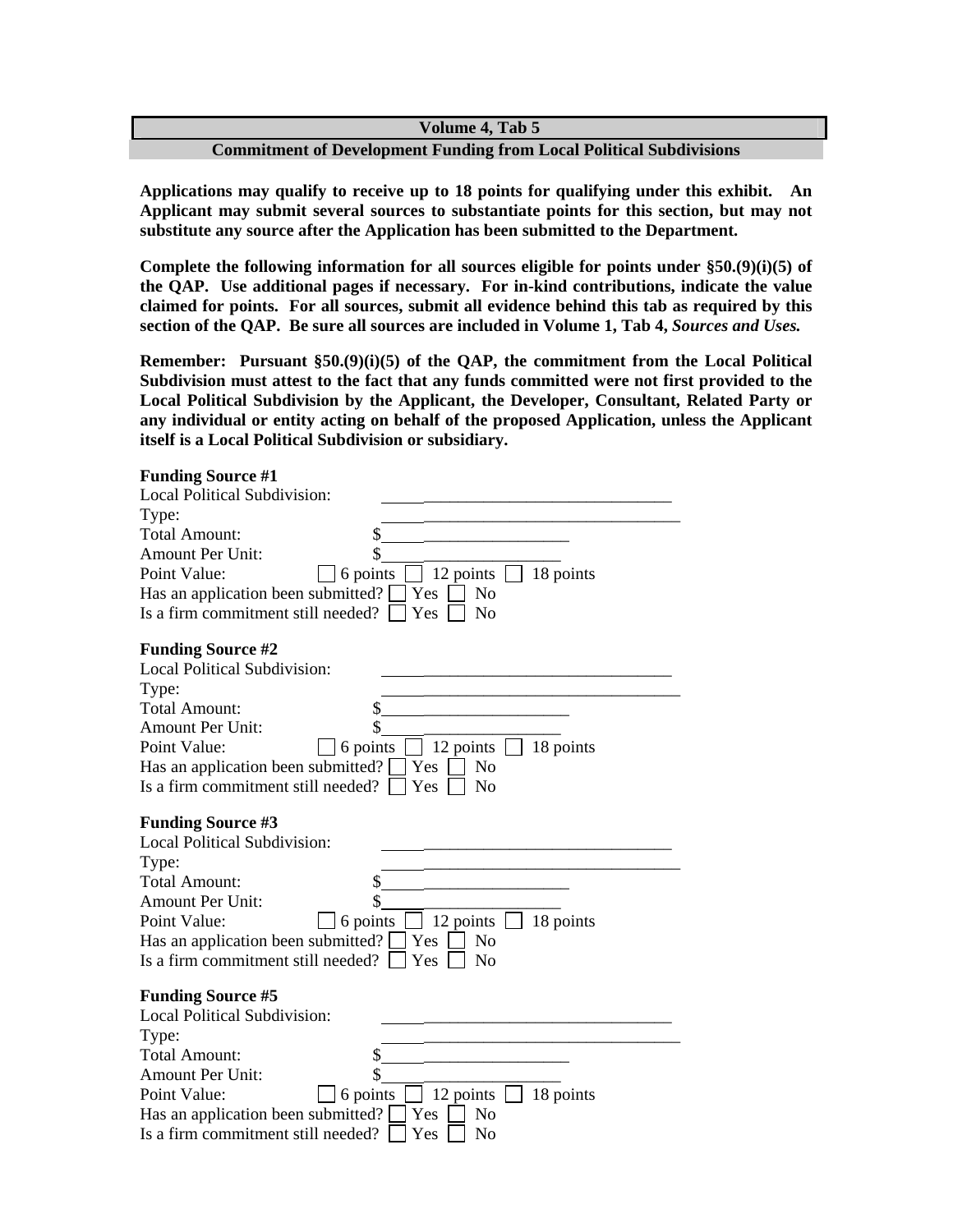#### **Rent Levels of the Units**

#### **Applications may qualify to receive up to 12 points for qualifying under this exhibit. Select the appropriate box for points applied for:**

 $\Box$  If 80% or fewer of the Units in the Development (excluding any Units reserved for a manager) are restricted to having rents plus the allowance for utilities equal to or below the maximum tax credit rent, then the Development shall be awarded 7 points.

If between 81% and 85% of the Units in the Development (excluding any Units reserved for a manager) are restricted to having rents plus the allowance for utilities equal to or below the maximum tax credit rent, then the Development shall be awarded 8 points.

If between 86% and 90% of the Units in the Development (excluding any Units reserved for a manager) are restricted to having rents plus the allowance for utilities equal to or below the maximum tax credit rent, then the Development shall be awarded 9 points.

If between 91% and 95% of the Units in the Development (excluding any Units reserved for a manager) are restricted to having rents plus the allowance for utilities equal to or below the maximum tax credit rent, then the Development shall be awarded 10 points.

If greater than 95% of the Units in the Development (excluding any Units reserved for a manager) are restricted to having rents plus the allowance for utilities equal to or below the maximum tax credit rent, then the Development shall be awarded 12 points.

Developments that are scattered site will receive the full 12 points provided that they have received points under paragraph (3) of this subsection.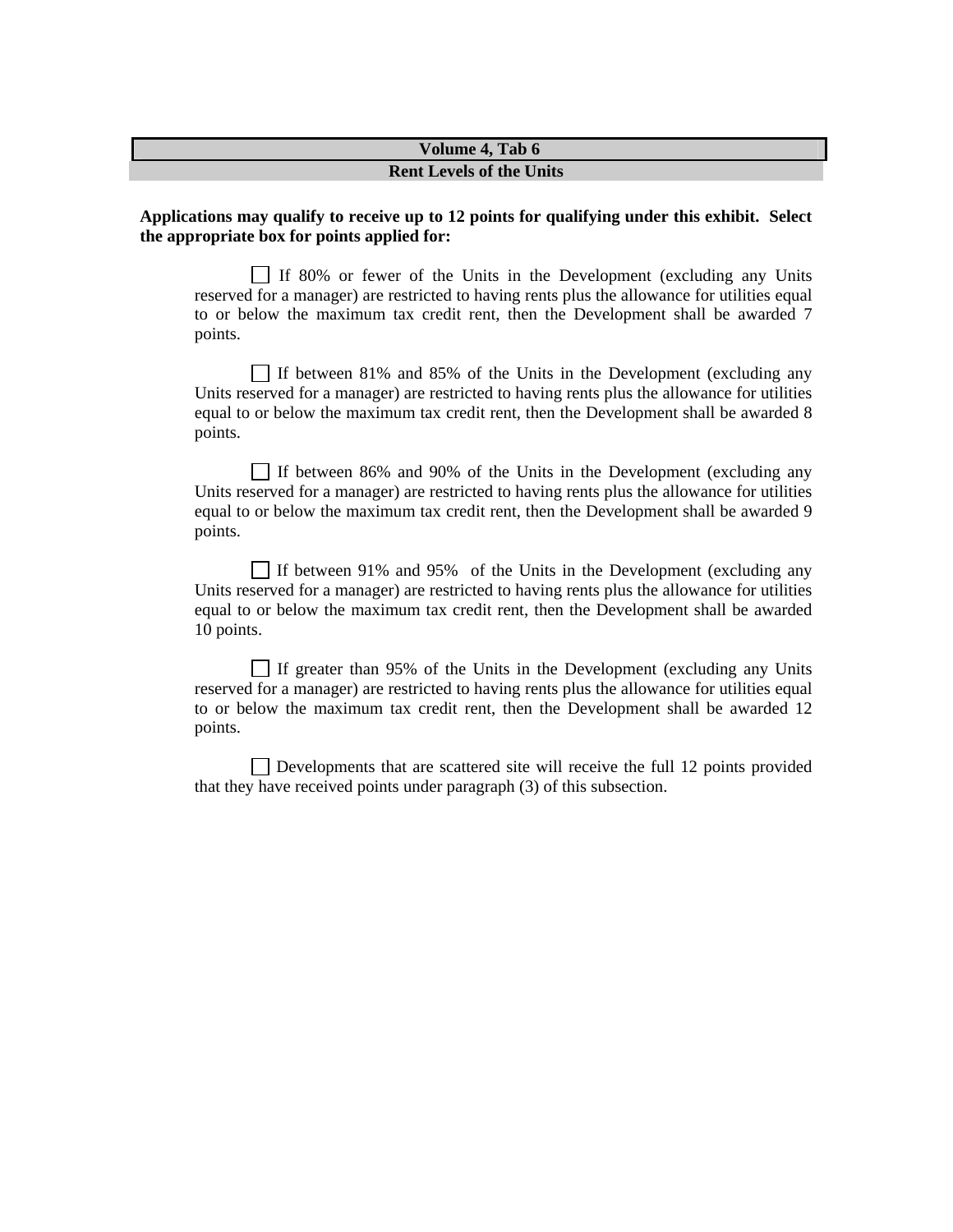# **Cost of the Development by Square Foot**

# **Applicants may qualify for 10 points for qualifying under this exhibit. Select the appropriate box for points applied for:**

For this exhibit, costs shall be defined as construction costs, including site work, contingency, contractor profit, overhead and general requirements, as represented in the Development Cost Schedule. This calculation does not include indirect construction costs. The calculation will be costs per square foot of net rentable area (NRA). The calculations will be based on the cost listed in the Development Cost Schedule and NRA shown in the Rent Schedule of the Application. The First Tier Counties are Aransas, Calhoun, Chambers, Jefferson, Kleberg, Nueces, San Patricio, Brazoria, Cameron, Galveston, Kennedy, Matagorda, Refugio and Willacy.

Costs do not exceed:

□ \$80 per square foot for Qualified Elderly, transitional, and single room occupancy Developments not located in First Tier Counties

□ \$82 per square foot for Qualified Elderly, transitional, and single room occupancy Developments located in First Tier Counties

 $\Box$  \$70 per square foot for Non-Qualified Elderly, transitional, and single room occupancy Developments not located in First Tier Counties

**S72** per square foot for Non-Qualified Elderly, transitional, and single room occupancy Developments located in First Tier Counties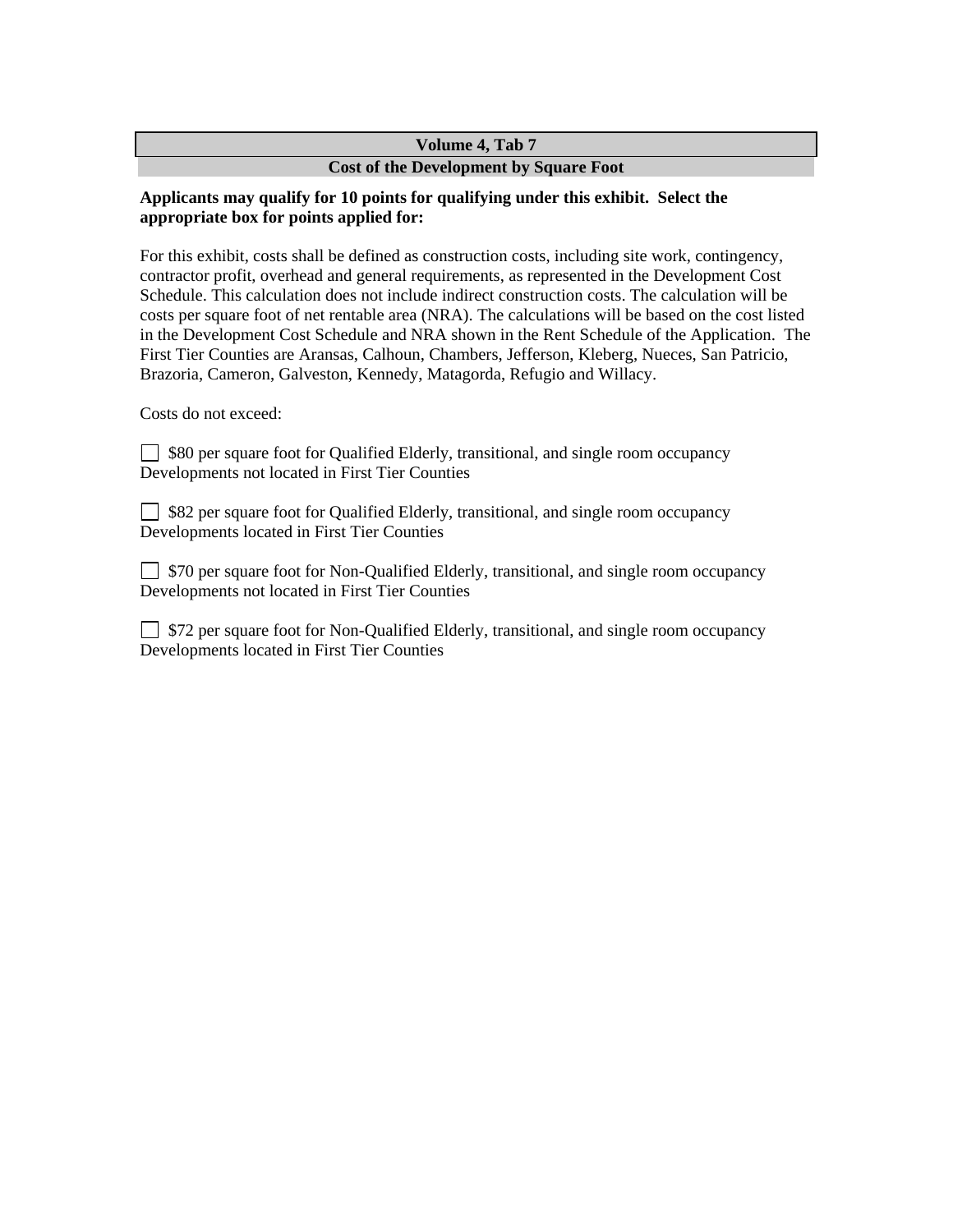#### **Tenant Supportive Services Certification**

## **Applicants may qualify for 8 points for qualifying under A and B of this exhibit. Select the appropriate box for points applied for:**

#### **Part I. Coordination of Supportive Services with State Workforce Development**

Coordination with State Programs. By checking here, the Development Owner agrees to coordinate their tenant services with those services provided through state workforce development and welfare programs (2 Points).

#### **Part II. Provision of Supportive Services**

 The Applicant certifies that the Development will provide a combination of special supportive services appropriate for the proposed tenants. The provision of supportive services will be included in the LURA as selected from the list of services identified below. No fees may be charged to tenants for any of the services. Services must be provided on-site or transportation to off-site services must be provided (Maximum 6 Points).

A. **Number of Services.** Owner certifies to provide, at a minimum, the following number of services from the list in paragraph B:

Two of the services (2 points); or Four of the services (4 points); or  $\Box$  Six of the services (6 points).

#### B. **Service options include**:

Child care; transportation; basic adult education; legal assistance; counseling services; GED preparation; English as a second language classes; vocational training; home buyer education; credit counseling; financial planning assistance or courses; health screening services; health and nutritional courses; organized team sports programs, youth programs; scholastic tutoring; any other programs described under Title IV-A of the Social Security Act (42 U.S.C. §§ 601 et seq.) which enables children to be cared for in their homes or the homes of relatives; ends the dependence of needy families on government benefits by promoting job preparation, work and marriage; prevents and reduces the incidence of outof wedlock pregnancies; and encourages the formation and maintenance of two-parent families; any other services addressed by 2306.254 of Texas Government Code; or any other services approved in writing by the Department.

By: Its: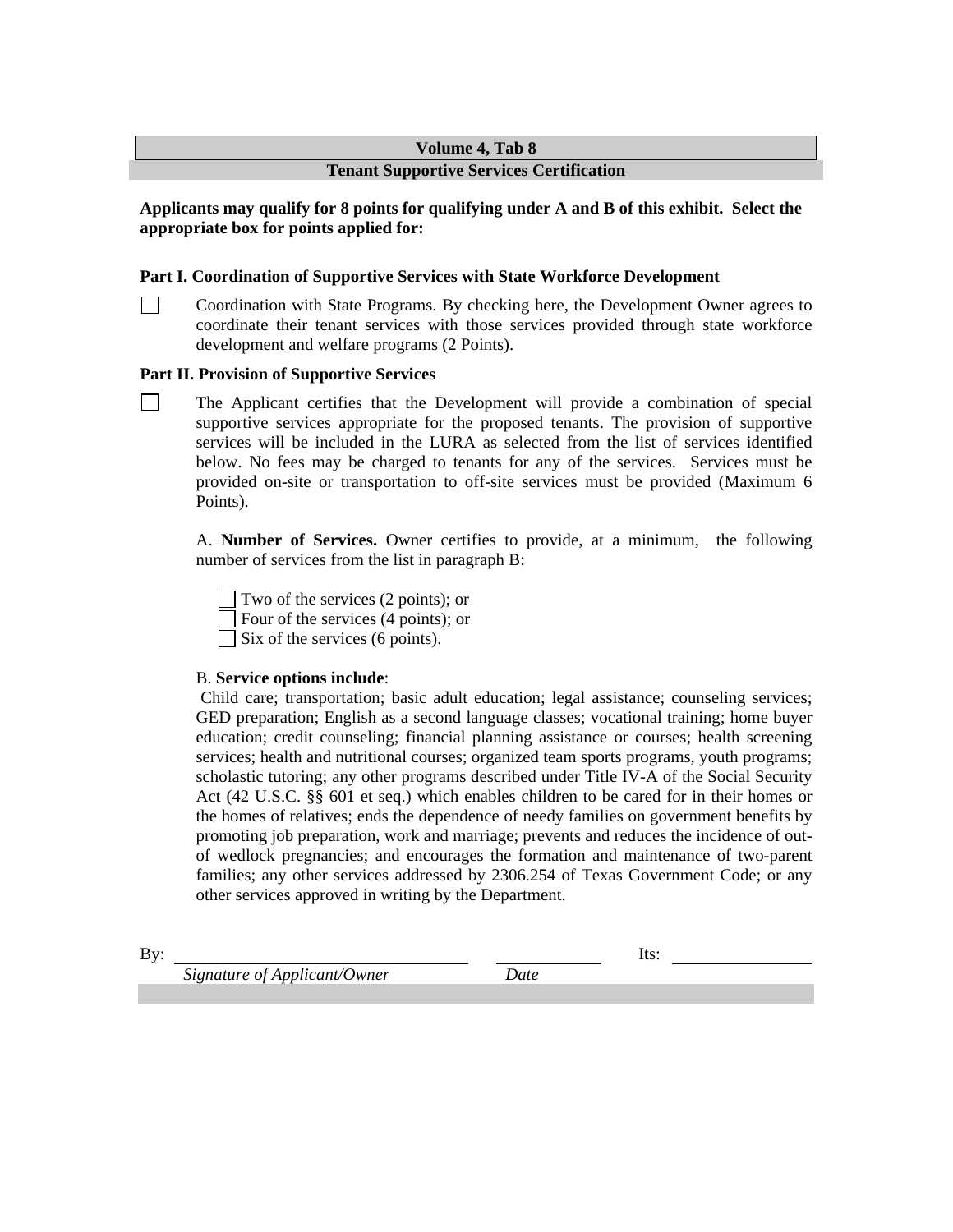#### **Volume 4, Tab 10 Pre-Application Certification**

#### **Applicants may qualify for 6 points for qualifying under this exhibit. Select the appropriate box for points applied for:**

**Pre-Application Certification.** Applicants that submitted a Pre-Application during the Pre-Application Acceptance Period and meet the requirements below will receive 6 points if they are awarded by the Department an Application score that is not more than 5% greater or less than the number of points awarded by the Department at Pre-Application, with the exclusion of points for support and opposition under subsections  $(i)(2)$  and  $(i)(6)$  of the QAP.

I (We) affirm that this Application is eligible for the Pre-Application points as confirmed by each item below:

- $\Box$  The site in the Application is for the identical site as the proposed Development in the Pre-Application;
- This Application has met the Pre-Application Threshold Criteria as determined by the Department;
- The Development is serving the same target population (family, elderly or Intergeneration Housing) as in the Pre-Application.
- The Development is the same Set-Asides (Set-Asides can be dropped between Pre-Application and Application, but no Set-Asides may be added).

I (We) now elect, with the submission of this Application, the following option as it relates to the Department's processing of this Application (**select only one**):

**OPTION A:** The Pre-Application points for this application was over 5% lower than our total points applied for in this Application, and we want to still receive the 6 preapplication points. Therefore, I (We) request the 6 Pre-Application points and direct the Department to cap the Application score at no greater than the 5% increase regardless of the total points accumulated in the scoring evaluation.

**OPTION B:** The Pre-Application points for this application was over 5% lower than our total points applied for in this Application, and we would rather loose the 6 pre-app points and keep our current score request (which does not include a request for 6 preapplication points). Therefore, I (We) request that the Pre-Application points be forfeited and that the Department evaluate the Application as requested in the selfscoring sheet.

By: Its: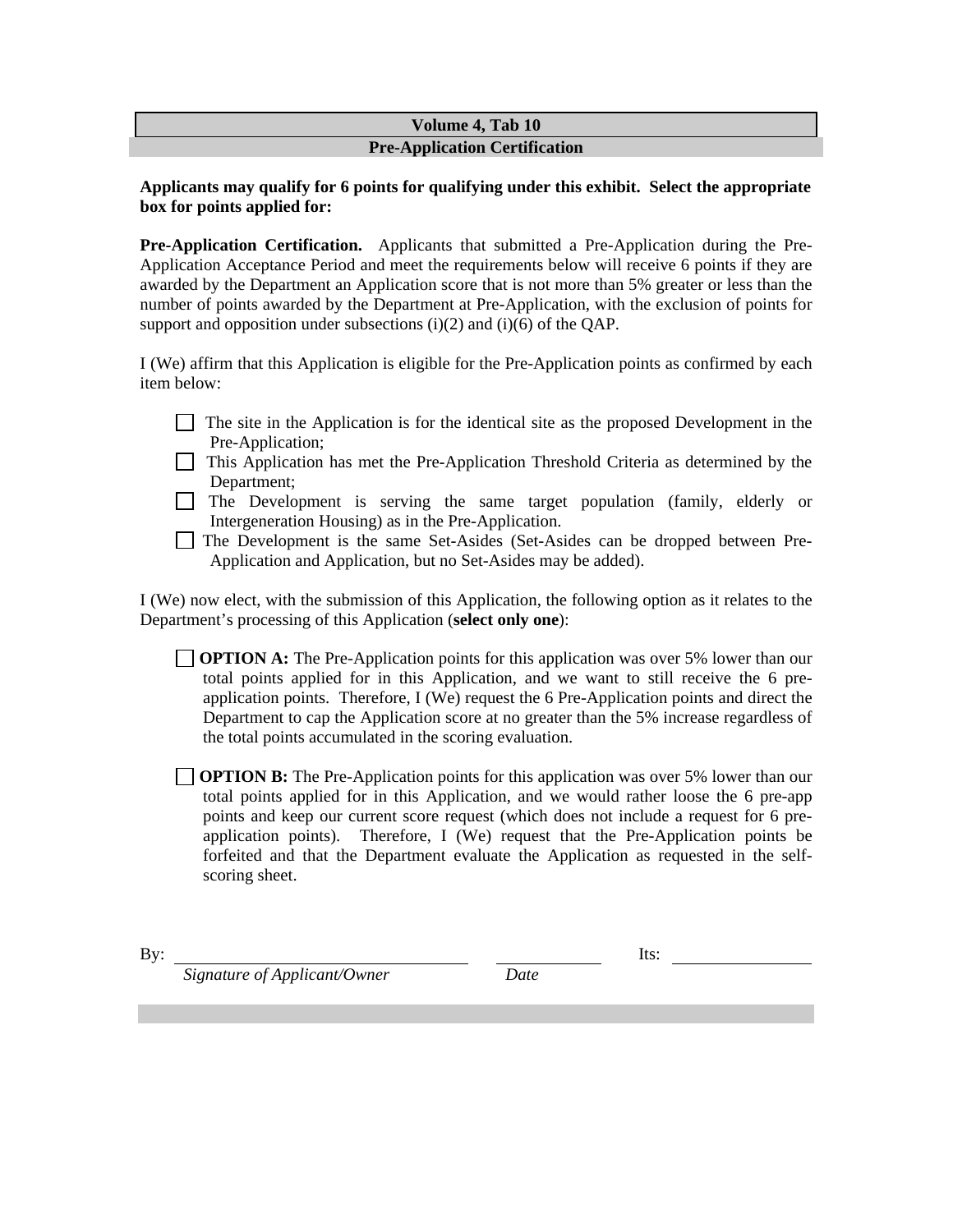#### **Development Location**

**Applicants may qualify for 4 points for qualifying under this exhibit. Select the appropriate box for points applied for:** 

- A) A geographical Area which is an Economically Distressed Area; a Colonia; or a Difficult Development Area (DDA) as specifically designated by the Secretary of HUD.
- B) A designated state or federal empowerment/enterprise zone, urban enterprise community, or urban enhanced enterprise community. Such Developments must submit a letter and a map from a city/county official verifying that the proposed Development is located within such a designated zone. Letter should be no older than June 9, 2005.
- C) A city or county-sponsored area or zone where a city or county has, through a local government initiative, specifically encouraged or channeled growth, neighborhood preservation, or redevelopment. Such Developments must submit all of the following documentation: a letter from a city/county official verifying that the proposed Development is located within the city or county-sponsored zone or district; a map from the city/county official which clearly delineates the boundaries of the district; and a certified copy of the appropriate resolution or documentation from the mayor, local city council, county judge, or county commissioners court which documents that the designated Area was created by the local city council/county commission, and targets a specific geographic Area which was not created solely for the benefit of the Applicant.
- D) the Development is located in a county that has received an award as of November 15, 2005, within the past three years, from the Texas Department of Agriculture's Rural Municipal Finance Program or Real Estate Development and Infrastructure Program. Cities which have received one of these awards are categorized as awards to the county as a whole so Developments located in a different city than the city awarded, but in the same county, will still be eligible for these points.

 $\Box$  E) the Development is located in a census tract in which there are no other existing developments supported by housing tax credits. Applicant must provide evidence.

- $\Box$  F) the Development is located in a census tract which has a median family income (MFI), as published by the United States Bureau of the Census (U.S. Census), that is higher than the median family income for the county in which the census tract is located. This comparison shall be made using the most recent data available as of the date the Application Round opens the year preceding the applicable program year. Developments eligible for these points must submit evidence documenting the median income for both the census tract and the county.
- $\Box$  G) the proposed Development will serve families with children (at least 70% of the Units must have an eligible bedroom mix of two bedrooms or more) and is proposed to be located in an elementary school attendance zone of an elementary school that has an academic rating of "Exemplary" or "Recognized," or comparable rating if the rating system changes. The date for consideration of the attendance zone December 9, 2005 and the academic rating is the most current rating determined by the Texas Education Agency as of that same date.
- $\Box$  H) the proposed Development will expand affordable housing opportunities for low-income families with children outside of poverty areas. This must be demonstrated by showing that the Development will serve families with children (at least 70% of the Units must have an eligible bedroom mix of two bedrooms or more) and that the census tract in which the Development is proposed to be located has no greater than 10% poverty population according to the most recent census data.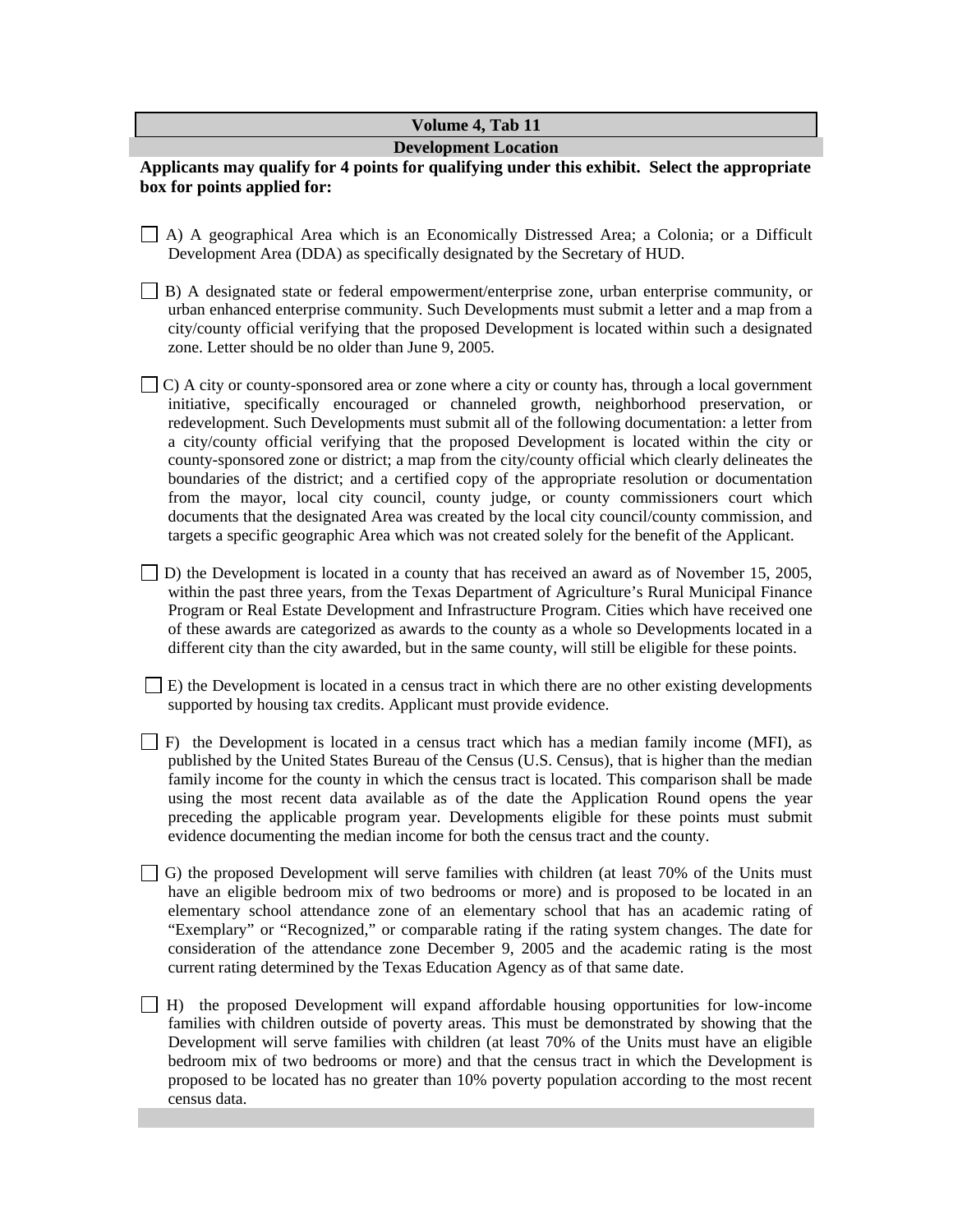#### **Volume 4, Tab 12 Tenant Populations with Special Needs**

#### **Applicants may qualify for 4 points for qualifying under this exhibit. The Applicant must certify to the following:**

## **Tenant Populations with Special Housing Needs.**

At least 10% of the Units are set aside for Persons with Special Needs. "Persons with Special Needs" include all of the following:

A person who:

- has a physical, mental or emotional impairment that:
	- o is expected to be of a long, continued and indefinite duration,
	- o substantially impedes his or her ability to live independently, and
	- o is of such a nature that the disability could be improved by more suitable housing conditions,
- has a developmental disability, as defined in the Developmental Disabilities Assistance and Bill of Rights Act (42 U.S.C. Section 15002), or
- has a disability, as defined in 24 CFR §5.403, or
- has alcohol and/or drug addictions, or
- is a Colonia residents, or
- is a victim of domestic violence, or
- has HIV/AIDS, or
- is homeless or
- is a migrant farm worker.

Throughout the Compliance Period, unless otherwise permitted by the Department, the Development owner agrees to affirmatively market Units to Persons with Special needs. In addition, the Department will require a minimum 12 month period during which units must either be occupied by persons with Special Needs or held vacant. The 12 month period will begin on the date each building receives its certificate of occupancy. For buildings that do not receive a Certificate of Occupancy, the 12 month period will begin on the placed in service date as provided in the Cost Certification manual. After the 12 month period, the owner will no longer be required to hold units vacant for households with special needs, but will be required to continue to affirmatively market units to household with special needs.

By: Its: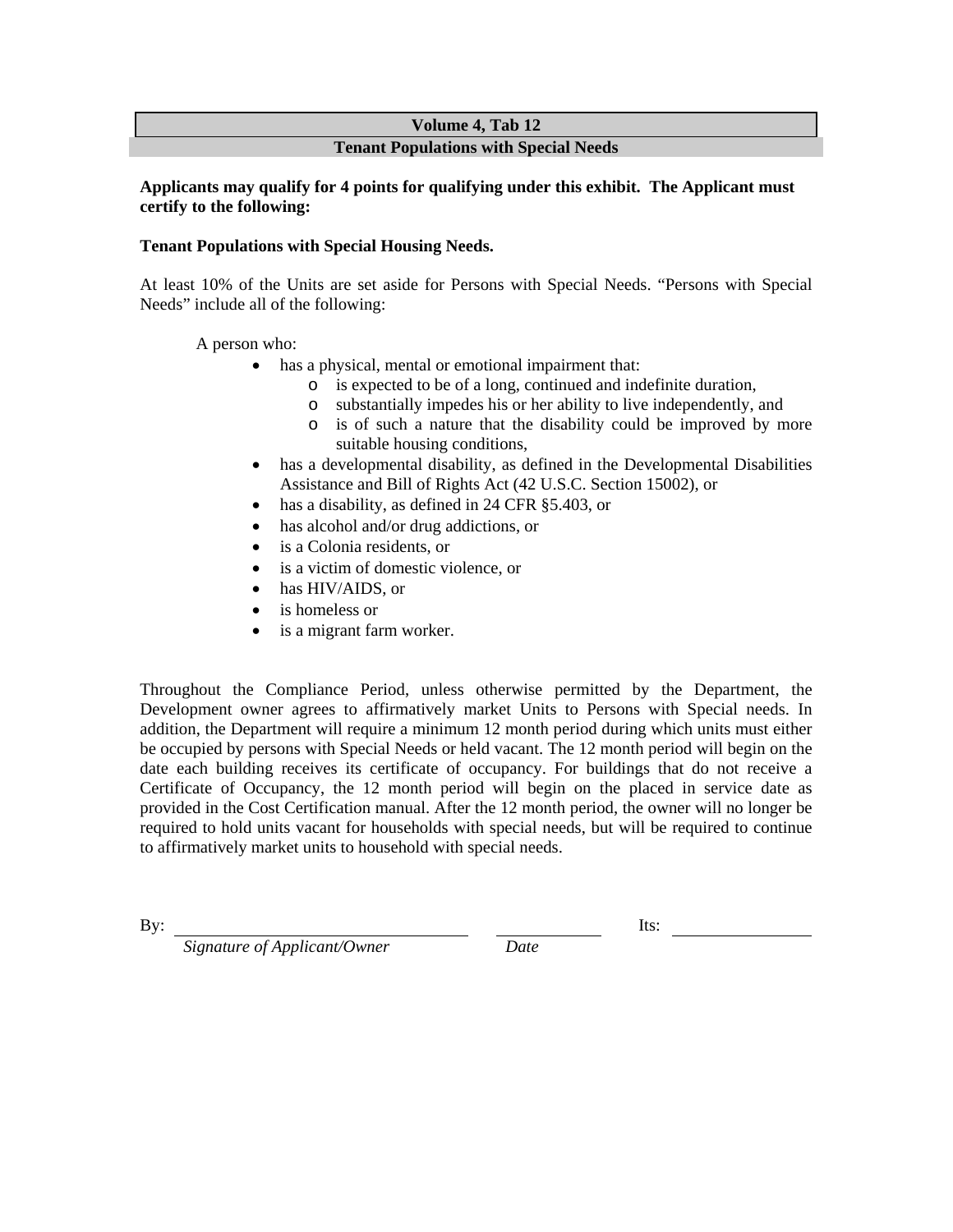# **Volume 4, Tab 13 Length of Affordability Period Selection Form**

## **Applicants may qualify for up to 4 points for qualifying under this exhibit. Select the appropriate box for points applied for:**

Length of Affordability Period. In accordance with the Code, each Development is required to maintain its affordability for a 15-year compliance period and, subject to certain exceptions, an additional 15-year extended use period. Development Owner indicates below that the Development will extend the affordability period beyond the 30 years required in the Code as follows:

 $\Box$  Add 5 years of affordability after the extended use period for a total affordability period of 35 years (2 points)

 $\Box$  Add 10 years of affordability after the extended use period for a total affordability period of 40 years (4 points)

By: Its: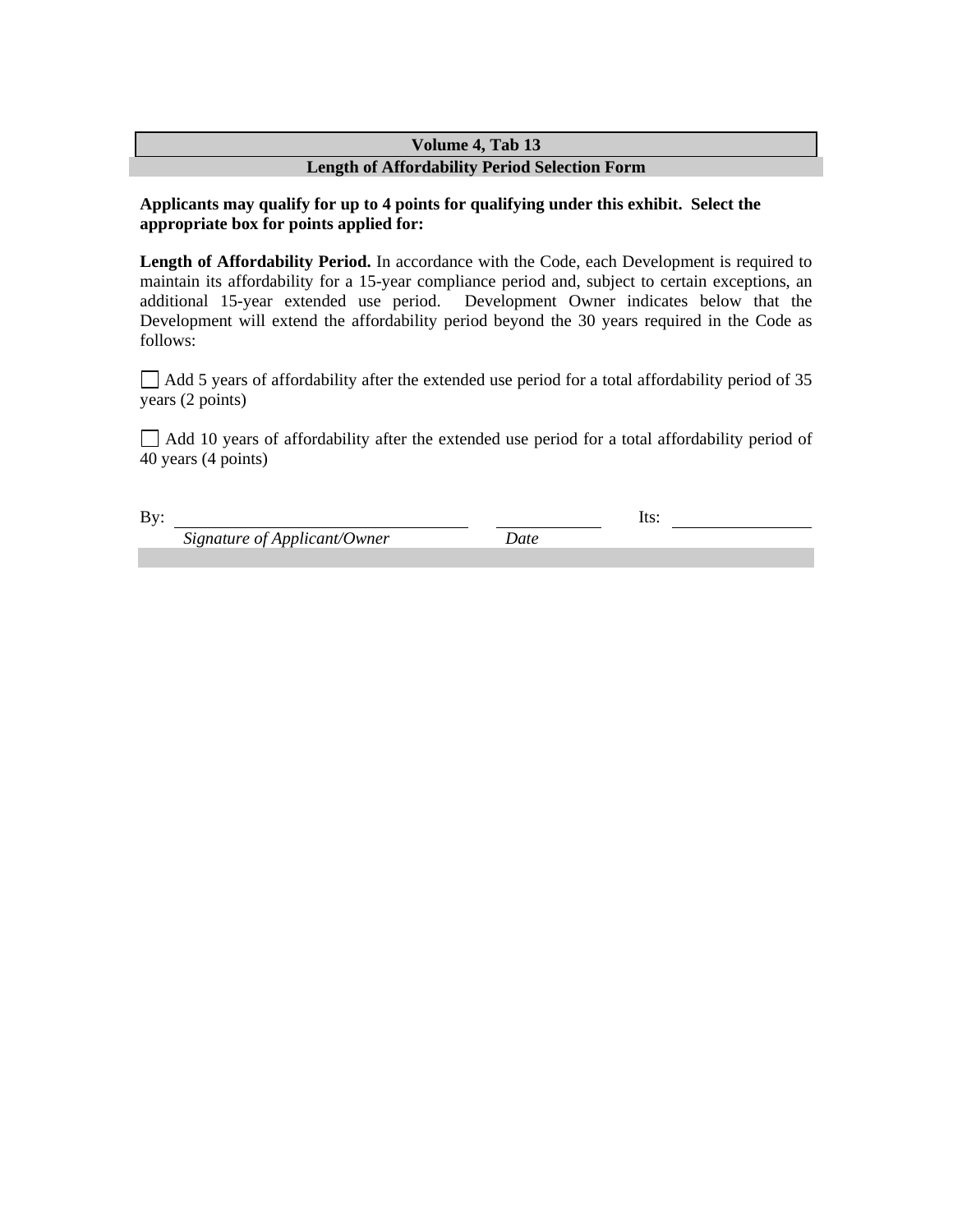# **Volume 4, Tab 14 Part A. Proximity of Site to Amenities**

# **Applicants may qualify for up to 4 points for qualifying under this exhibit . Select the appropriate box for points applied for:**

# **(Select All That Apply)**

**Proximity of site to amenities**. Developments located on sites within a one mile radius (twomile radius for Developments competing for a Rural Regional Allocation) of at least three services appropriate to the target population will receive four points. Only one service of each type listed below will count towards the points. A map must be included identifying the development site and the location of the services, as well as written directions from the site to each service. The services must be identified by name on the map and in the written directions. If the services are not identified by name, points will not be awarded. All services must exist or, if under construction, must be at least 50% complete by the date the Application is submitted (4 points).

 $\Box$  A site located within one-quarter mile of public transportation that is accessible to persons with disabilities (4 points).

 Located within a community that has "on demand" transportation that is special transit service, or specialized elderly transportation for Qualified Elderly Developments, will receive full points regardless of the proximity to amenities, as long as the Applicant provides appropriate evidence of the transportation services used to satisfy this requirement. If a Development is providing its own specialized van or on demand service, then this will be a requirement of the LURA. Only one service of each type listed below will count towards the points. A map must be included identifying the development site and the location of the services. The services must be identified by name on the map. If the services are not identified by name, points will not be awarded. All services must exist or, if under construction, must be at least 50% complete by the date the Application is submitted. (4 points).

| Full service grocery store or supermarket                                                       |
|-------------------------------------------------------------------------------------------------|
| Pharmacy                                                                                        |
| Convenience Store/Mini-market                                                                   |
| Department or Retail Merchandise Store                                                          |
| Bank/Credit Union                                                                               |
| Restaurant (including fast food)                                                                |
| Indoor public recreation facilities, such as civic centers, community<br>centers, and libraries |
| Outdoor public recreation facilities such as parks, golf courses, and                           |
| swimming pools                                                                                  |
| Hospital/medical clinic                                                                         |
| Doctor's offices (medical, dentistry, optometry)                                                |
| Public Schools (only eligible for Developments that are not Qualified                           |
| Elderly Developments)                                                                           |
| Senior Center (only eligible for Qualified Elderly Developments)                                |
|                                                                                                 |

| By: | Its: |
|-----|------|
|-----|------|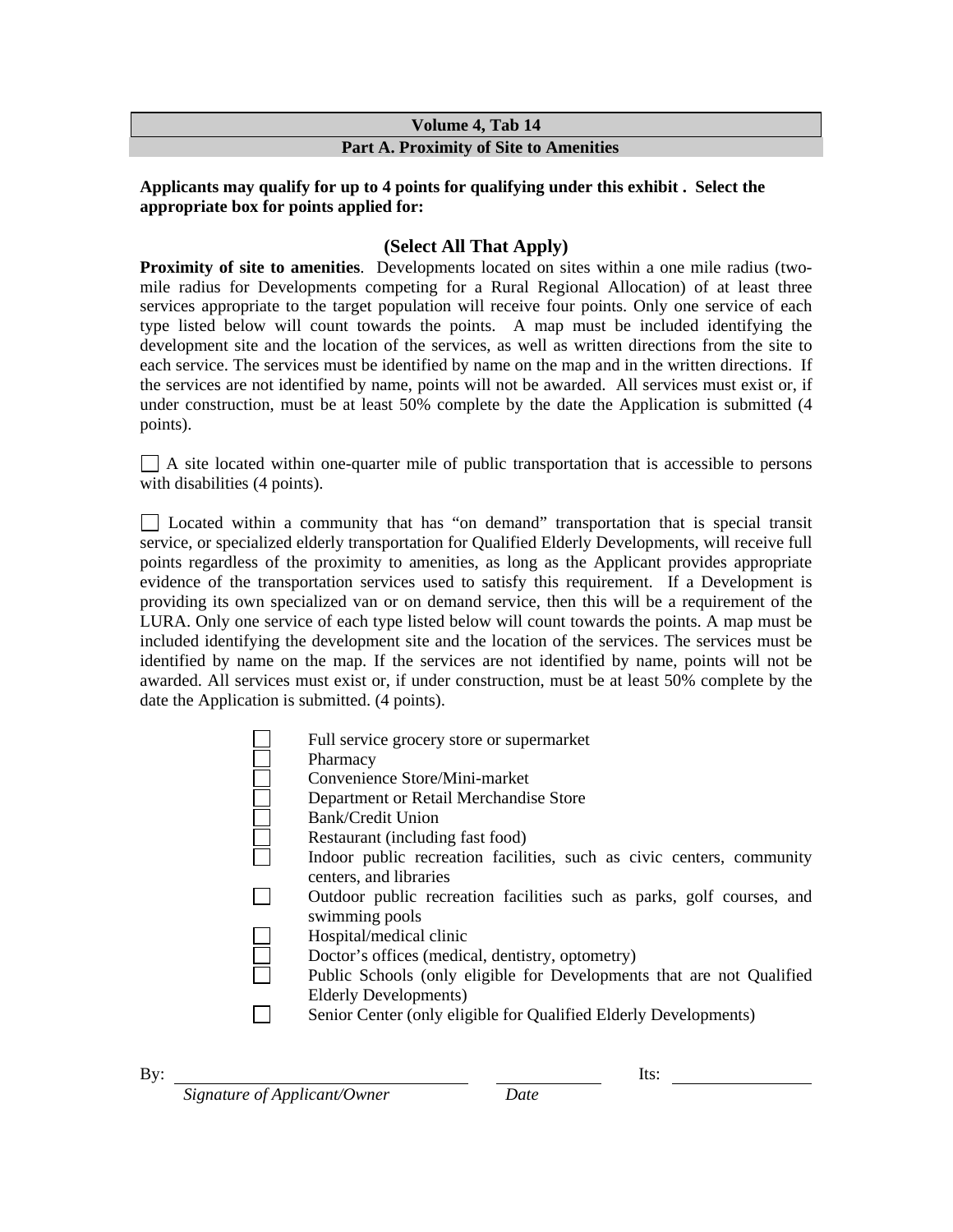#### **Part B. Negative Site Amenities**

#### **Applicants may receive up to -5 points under this exhibit . Select either Option A or B, as appropriate:**

**Negative Site Features**. Sites with the following negative characteristics will have points deducted from their score. For purpose of this exhibit, the term 'adjacent' is interpreted as sharing a boundary with the Development site. The distances are to be measured from all boundaries of the Development site.

**Option A:** I certify that the items selected below are the only negative site features for this Development site. If it is determined that this Application has failed to note any negative features, double points will be deducted from the score or the Application may be terminated depending on the circumstances (**Select all those site features that are applicable**).

- Developments located adjacent to or within 300 feet of junkyards will have 1 point deducted from their score.
- Developments located adjacent to or within 300 feet of active railroad tracks will have 1 point deducted from their score. Rural Developments funded through TX-USDA-RHS are exempt from this point deduction.
- Developments located adjacent to or within 300 feet of heavy industrial uses such as manufacturing plants will have 1 point deducted from their score.
- Developments located adjacent to or within 300 feet of a solid waste or sanitary landfill will have 1 point deducted from their score.
- Developments located adjacent to or within 100 feet of high voltage transmission power lines will have 1 point deducted from their score.

**Option B:** I certify that none of the negative site features listed above exist for this Development site. If it is determined that this Application has failed to note any negative features, double points will be deducted from the score or the Application may be terminated, depending on the circumstances.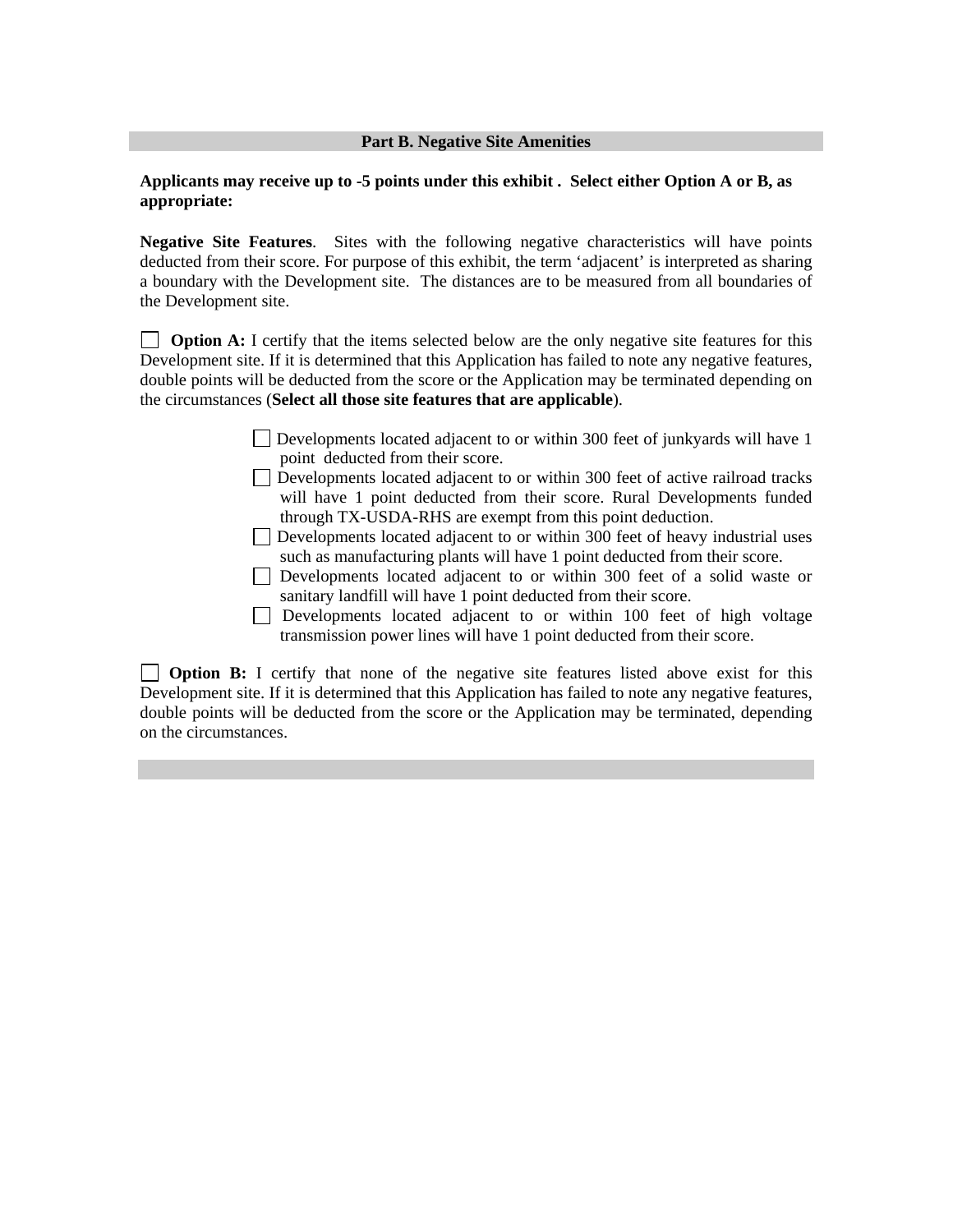# **Volume 4, Tab 17 Sponsor Characteristics Certification**

# **Applicants may qualify for up to 2 points for qualifying under either Part A of Part B of this exhibit. Select the appropriate box for points applied for:**

**Part A:** An Application will receive these two points if this box is checked. The Applicant must submit a plan behind this tab reflecting how they will use Historically Underutilized Businesses in the development process consistent with the Historically Underutilized Business Guidelines for contracting with the State of Texas.

## **As the Applicant, I certify that this plan will be utilized and this information is true and correct:**

By: Its:

 *Signature of Applicant/Owner Date* 

# **Part B: Both Sections 1 and 2 must be completed to qualify for these 2 points.**

# **Section 1: (To be completed by the Applicant. Both boxes must be checked to qualify for the 2 points under Part B)**

 $\Box$  I (We) certify that no Principal of the HUB has experience which would meet the requirements of  $\S50.9(g)$  of the 2006 or has developed, and received 8609's for more than two Developments involving tax credits.

Enter the name and title of all Principals of the HUB. If more space is needed, provide additional documentation behind this tab.

| Principal Name: | Role/Title: |
|-----------------|-------------|
|                 |             |
|                 |             |
|                 |             |
|                 |             |

I (We) certify the HUB has partnered with an experienced developer (as defined by §50.9 of the 2006 QAP) and understand that the experienced developer, as an Affiliate, will not be subject to the credit limit described under §50.6(d) of the 2006 QAP for one application per Application Round and certify that the experienced developer is not be a Related Party to the HUB.

# **As the Applicant applying for points under Part B, I certify that this information is true and correct:**

By: Its: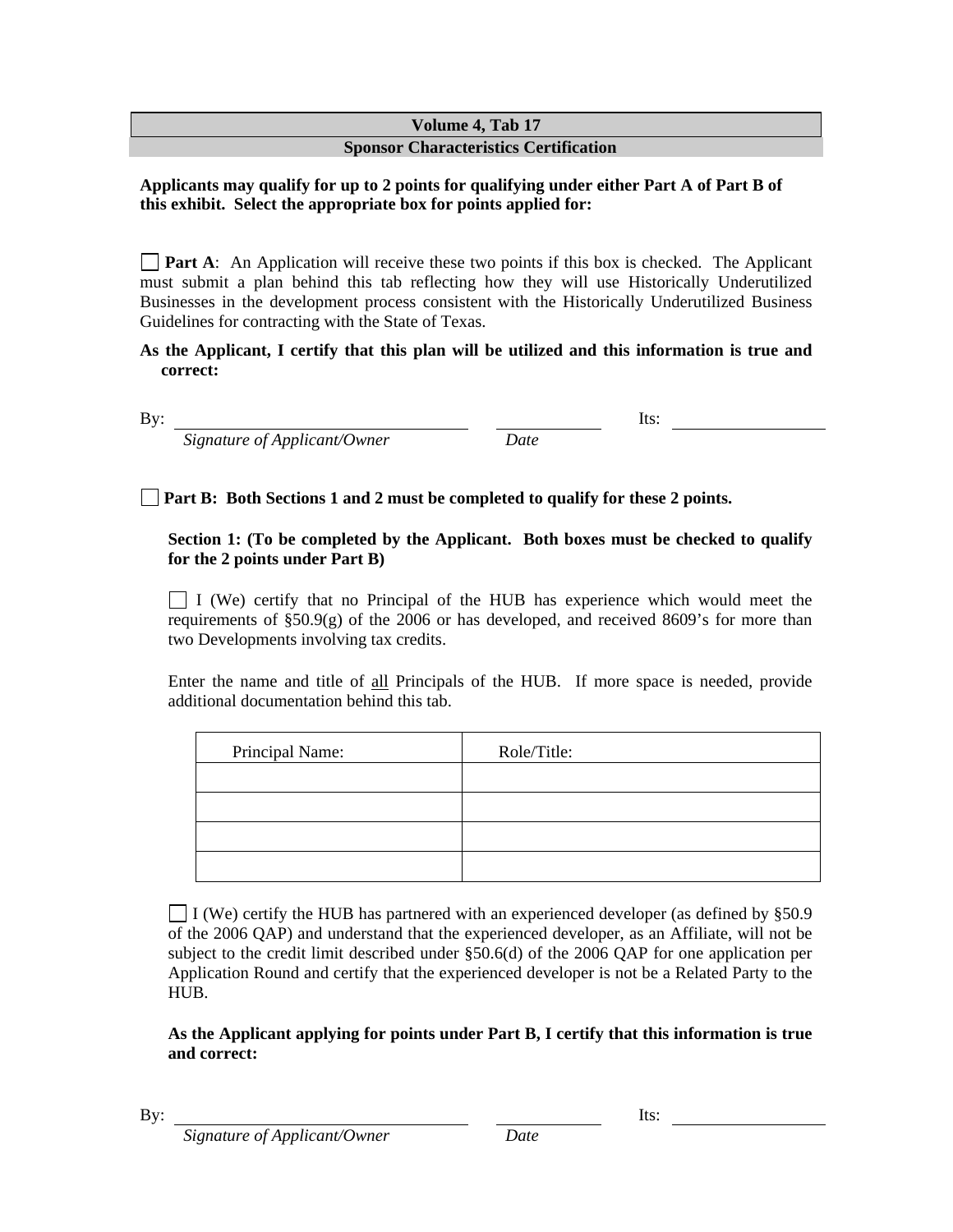#### **Section 2: (To be completed by the experienced developer partnering with the HUB.)**

Enter your name and title as the experienced developer partnering with the HUB (as defined by §50.9 of the 2006 QAP).

| <b>Experienced Principal Name:</b> | Role/Title: |
|------------------------------------|-------------|
|                                    |             |
|                                    |             |
|                                    |             |
|                                    |             |

**As the experienced developer named above, I certify that this is the only Application in the 2006 round that I have partnered with to meet the requirements of §50.9(1)(20) for any application:** 

By: Its:

 *Signature of experienced developer Date* 

**Section 3: (Certified by the Texas Building and Procurement Commission. Must be completed if applying for points under Part B)** 

#### **HUB REQUIREMENTS**

An historically underutilized business, in conformance with Chapter 2161 of the Texas Government Code, means an entity with its principal place of business in the state of Texas that is:

(a) a corporation formed for the purpose of making a profit in which 51 percent or more of all classes of the shares of stock or other equitable securities are owned by one or more economically disadvantaged persons who have a proportionate interest and actively participate in the corporation's control, operation, and management;

(b) a sole proprietorship created for the purpose of making a profit that is completely owned, operated, and controlled by an economically disadvantaged person;

(c) a partnership formed for the purpose of making a profit in which 51 percent or more of the assets and interest in the partnership are owned by one or more economically disadvantaged persons who have a proportionate interest and actively participate in the partnership's control, operation and management;

(d) a joint venture in which each entity in the venture is a historically underutilized business, as determined under another paragraph of this definition; or

(e) a supplier contract between a historically underutilized business as determined under another paragraph of this subdivision and a prime contractor under which the historically underutilized business is directly involved in the manufacture or distribution of the goods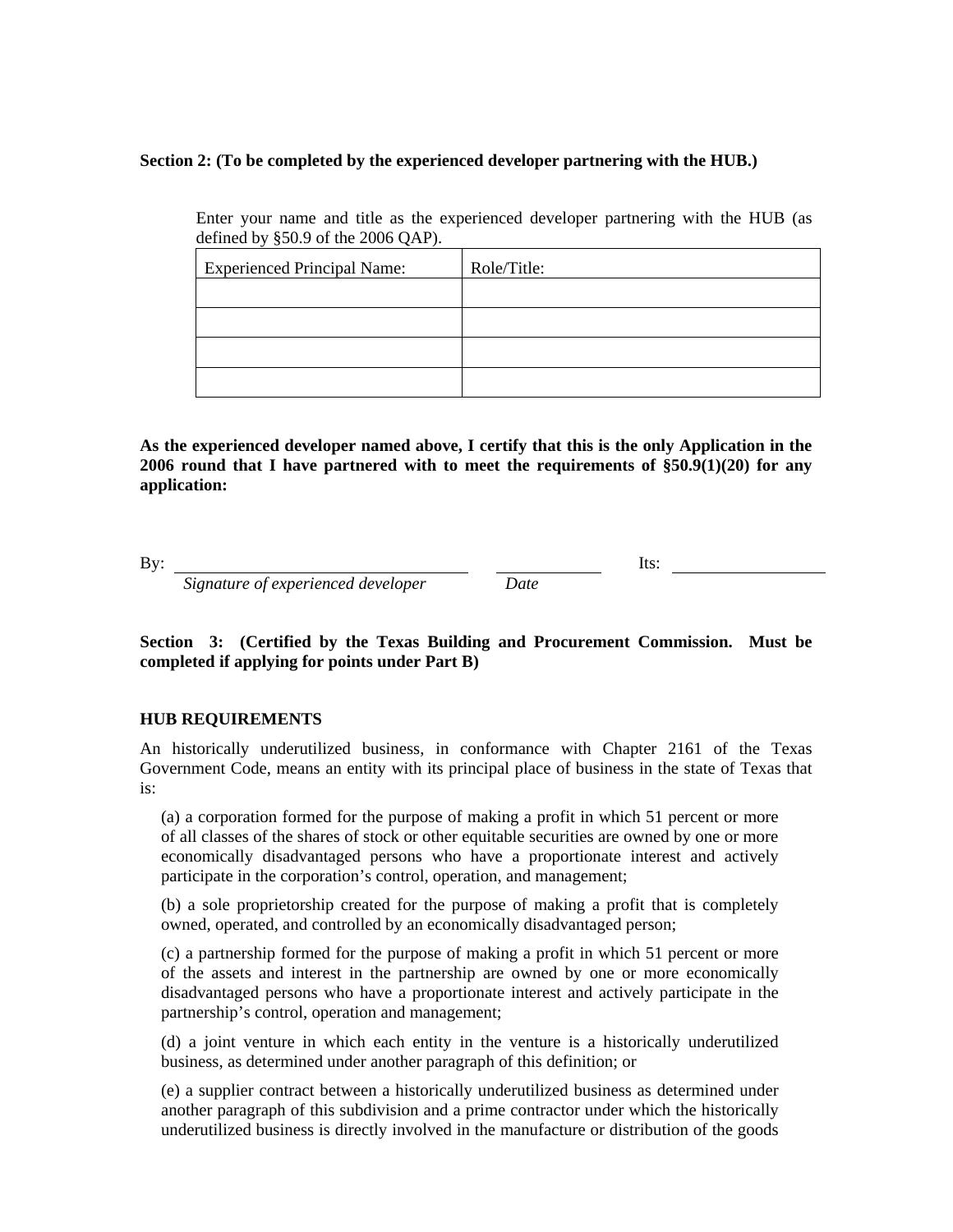or otherwise warehouses and ships the goods. Goods are defined as supplies, materials or equipment.

An economically disadvantaged person means a person who is economically disadvantaged because of the person's identification as a member of a certain group, including Black Americans, Hispanic Americans, women, Asian Pacific Americans, and Native Americans, and who has suffered the effects of discriminatory practices or other similar insidious circumstances over which the person has no control.

**HUB is a:**  $\Box$  Minority Business Enterprise (MBE)  $\Box$  Minority & Woman Business Enterprise (M/WBE)

Woman Business Enterprise (WBE)

State of <u>subsequently set and set and set and set and set and set and set and set and set and set and set and set and set and set and set and set and set and set and set and set and set and set and set and set and set and</u>

County of S

\_\_\_\_\_\_\_\_\_\_\_\_\_\_\_\_\_\_\_\_\_\_\_\_\_\_\_\_.

The undersigned,  $($ "Affiant") on oath swears that the following statements are true and are within the personal knowledge of Affiant:

I do solemnly declare and affirm under the penalties of perjury that the content of this and any attached documents are true and correct and include all information necessary to identify:

*Name of HUB* 

The undersigned, in addition, swears that the above referenced entity meets all the qualifications for and is certified as a HUB. I understand that any material misrepresentation will be grounds for revocation of a funding award and shall be subject to penalty provided under State and Federal law.

*By Signature of Affiant Date* 

SIGNED under oath before me on .

Notary Public, State of Texas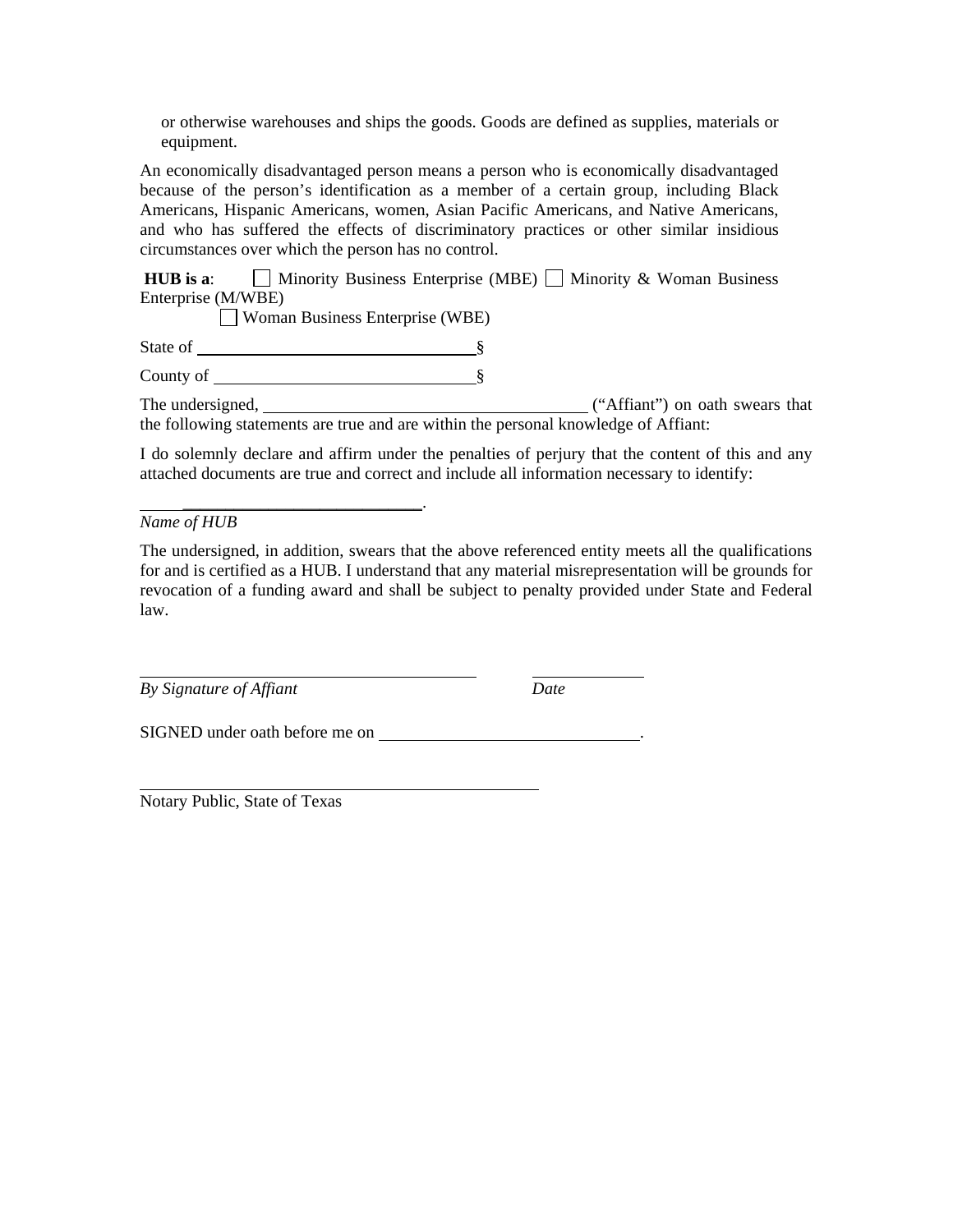#### **Agreement to the Provision of Right of First Refusal**

#### **Applicants may qualify for 1 points for qualifying under this exhibit by certifying below.**

This certification serves as evidence that the Development Owner agrees to provide a right of first refusal to purchase the Development upon or following the end of the Compliance Period for the minimum purchase price provided in, and in accordance with the requirements of, §42(i)(7) of the Code (the "Minimum Purchase Price"), to a Qualified Nonprofit Organization, the Department, or either an individual tenant with respect to a single family building, or a tenant cooperative, a resident management corporation in the Development or other association of tenants in the Development with respect to multifamily developments (together, in all such cases, including the tenants of a single family building, a "Tenant Organization"). Development Owner may qualify for these points by providing the right of first refusal in the following terms.

(A) Upon the earlier to occur of:

(i) the Development Owner's determination to sell the Development, or

(ii) the Development Owner's request to the Department, pursuant to  $§42(h)(6)(E)(II)$  of the Code, to find a buyer who will purchase the Development pursuant to a "qualified contract" within the meaning of §42(h)(6)(F) of the Code, the Development Owner shall provide a notice of intent to sell the Development ("Notice of Intent") to the Department and to such other parties as the Department may direct at that time. If the Development Owner determines that it will sell the Development at the end of the Compliance Period, the Notice of Intent shall be given no later than two years prior to expiration of the Compliance Period. If the Development Owner determines that it will sell the Development at some point later than the end of the Compliance Period, the Notice of Intent shall be given no later than two years prior to date upon which the Development Owner intends to sell the Development.

(B) During the two years following the giving of Notice of Intent, the Sponsor may enter into an agreement to sell the Development only in accordance with a right of first refusal for sale at the Minimum Purchase Price with parties in the following order of priority:

(i) during the first six-month period after the Notice of Intent, only with a Qualified Nonprofit Organization that is also a community housing development organization, as defined for purposes of the federal HOME Investment Partnerships Program at 24 C.F.R. § 92.1 (a "CHDO") and is approved by the Department,

(ii) during the second six-month period after the Notice of Intent, only with a Qualified Nonprofit Organization or a Tenant Organization; and

(iii) during the second year after the Notice of Intent, only with the Department or with a Qualified Nonprofit Organization approved by the Department or a Tenant Organization approved by the Department.

(iv) If, during such two-year period, the Development Owner shall receive an offer to purchase the Development at the Minimum Purchase Price from one of the organizations designated in clauses (i) through (iii) of this subparagraph (within the period(s) appropriate to such organization), the Development Owner shall sell the Development at the Minimum Purchase Price to such organization. If, during such period, the Development Owner shall receive more than one offer to purchase the Development at the Minimum Purchase Price from one or more of the organizations designated in clauses (i) through (iii) of this subparagraph (within the period(s) appropriate to such organizations), the Development Owner shall sell the Development at the Minimum Purchase Price to whichever of such organizations it shall choose.

(C) After whichever occurs the later of:

(i) the end of the Compliance Period; or

(ii) two years from delivery of a Notice of Intent,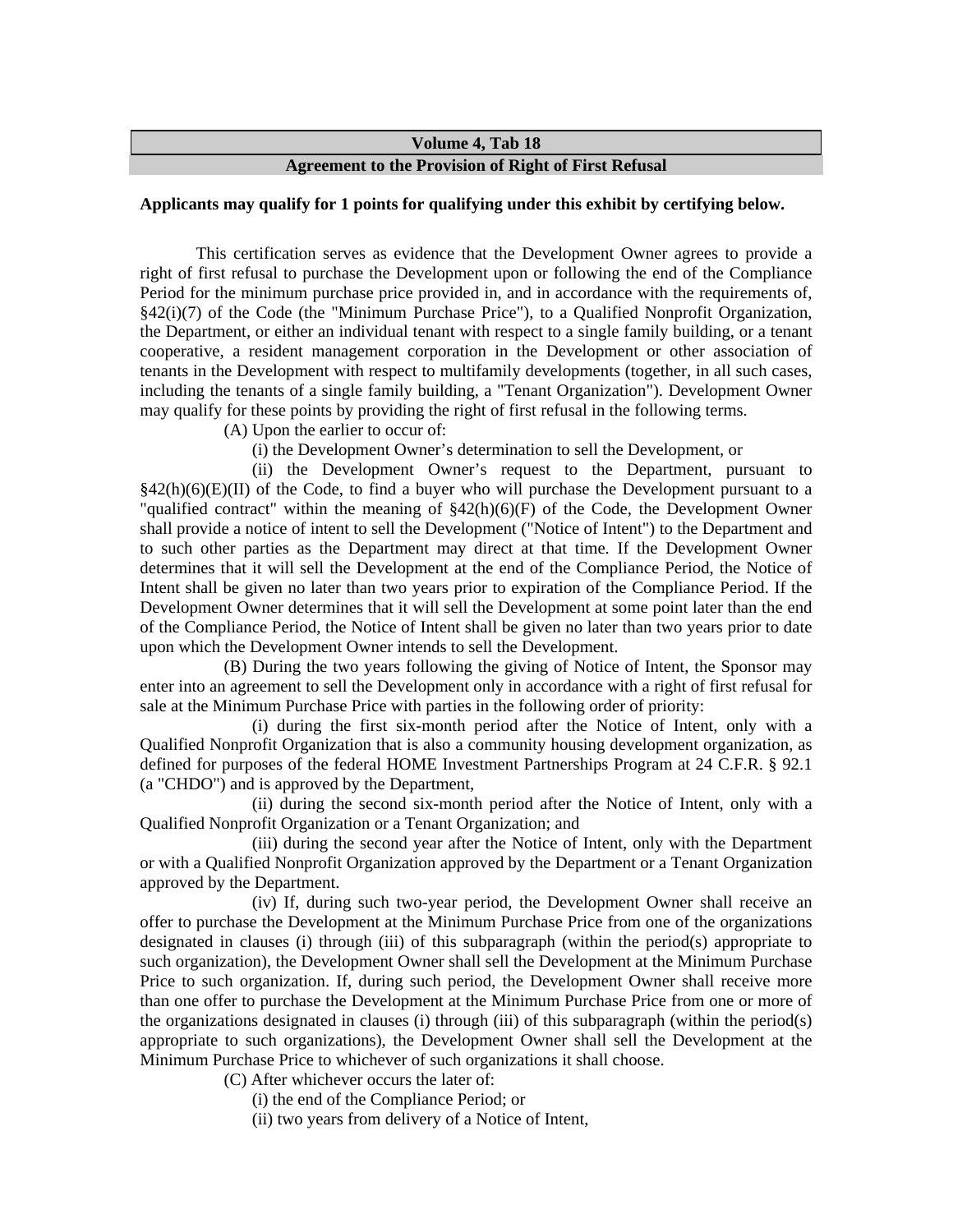the Development Owner may sell the Development without regard to any right of first refusal established by the LURA if no offer to purchase the Development at or above the Minimum Purchase Price has been made by a Qualified Nonprofit Organization, a Tenant Organization or the Department, or a period of 120 days has expired from the date of acceptance of all such offers as shall have been received without the sale having occurred, provided that the failure(s) to close within any such 120-day period shall not have been caused by the Development Owner or matters related to the title for the Development.

(D) At any time prior to the giving of the Notice of Intent, the Development Owner may enter into an agreement with one or more specific Qualified Nonprofit Organizations and/or Tenant Organizations to provide a right of first refusal to purchase the Development for the Minimum Purchase Price, but any such agreement shall only permit purchase of the Development by such organization in accordance with and subject to the priorities set forth in subparagraph (B) of this paragraph.

(E) The Department shall, at the request of the Development Owner, identify in the LURA a Qualified Nonprofit Organization or Tenant Organization which shall hold a limited priority in exercising a right of first refusal to purchase the Development at the Minimum Purchase Price, in accordance with and subject to the priorities set forth in subparagraph (B) of this paragraph.

(F) The Department shall have the right to enforce the Development Owner's obligation to sell the Development as herein contemplated by obtaining a power-of-attorney from the Development Owner to execute such a sale or by obtaining an order for specific performance of such obligation or by such other means or remedy as shall be, in the Department's discretion, appropriate.

# **DEVELOPMENT OWNER**

Name:

Title:

Date: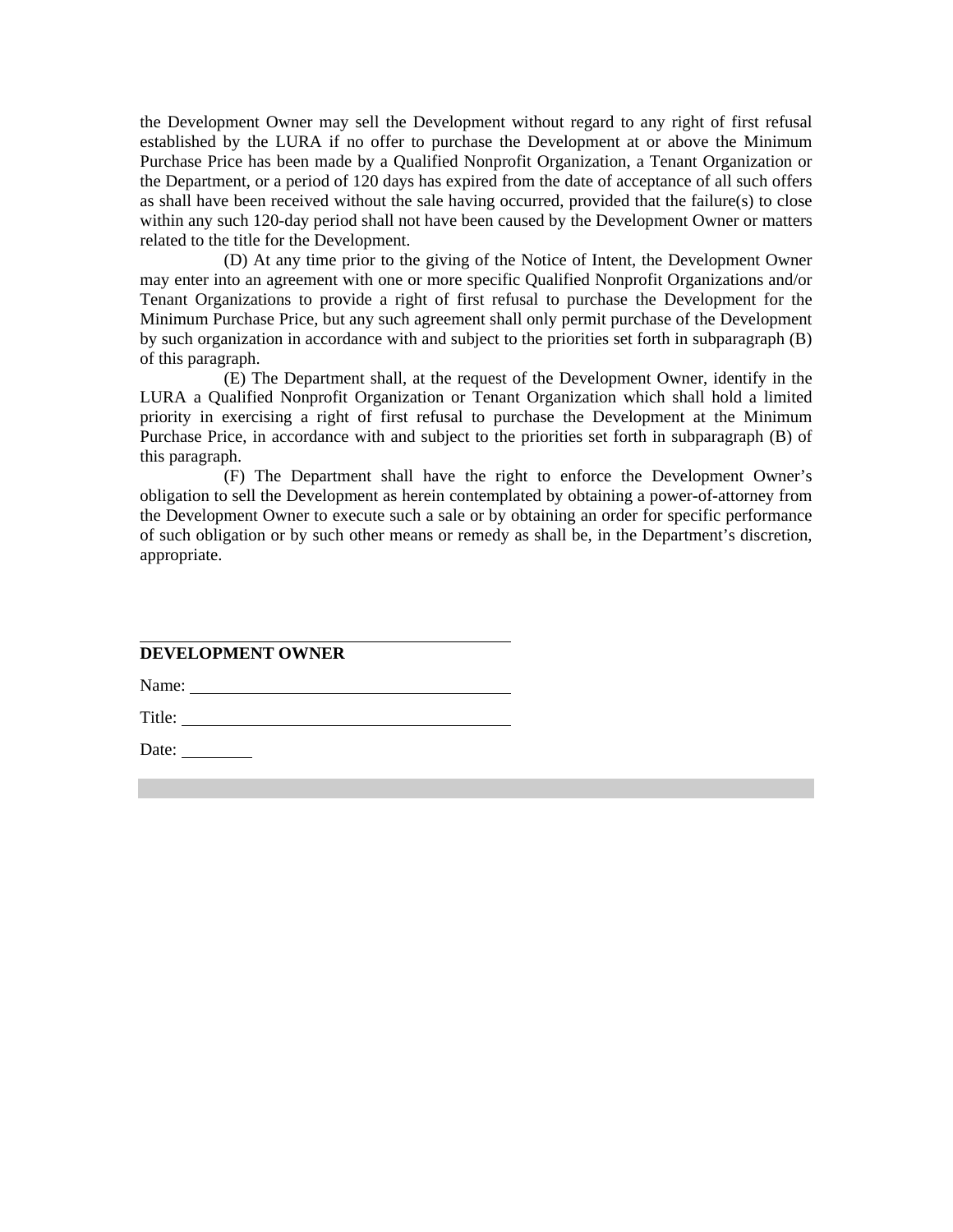# **Volume 4, Tab 19 Leveraging of Private, State and Federal Resources**

**Complete the following information for all sources eligible for 1 point under §50.(9)(i)(22) of the QAP. Use additional pages if necessary. For all sources, submit all evidence behind this tab as required by this section of the QAP. Be sure that the** *Rent Schedule* **in Volume 1, Tab 2 reflects that at least 3% of all low-income Units are designated at 30% AMGI and that all sources are included in Volume 1, Tab 4,** *Sources and Uses.* 

**Remember: Pursuant §50.(9)(i)(22) of the QAP, the provider of the funds must attest to the fact in the commitment that they are not the Applicant, the Developer, Consultant, Related Party or any individual or entity acting on behalf of the proposed Application and attest that none of the funds committed were first provided to the entity by the Applicant, the Developer, Consultant, Related Party or any individual or entity acting on behalf of the proposed Application.** 

| <b>Funding Source #1</b>                                                                                    |
|-------------------------------------------------------------------------------------------------------------|
| Private, Sate or Local Resource:                                                                            |
| Type:                                                                                                       |
| Total Amount:                                                                                               |
| Percentage of Development Cost: %                                                                           |
| Is a firm commitment still needed? $\vert$ $\vert$ Yes $\vert$<br>N <sub>o</sub>                            |
| <b>Funding Source #2</b>                                                                                    |
| Private, Sate or Local Resource:                                                                            |
| Type:                                                                                                       |
| <b>Total Amount:</b>                                                                                        |
| Percentage of Development Cost: %                                                                           |
| Is a firm commitment still needed? $\Box$ Yes $\Box$<br>N <sub>0</sub>                                      |
| <b>Funding Source #3</b>                                                                                    |
| Private, Sate or Local Resource:                                                                            |
| Type:                                                                                                       |
| Total Amount:                                                                                               |
| Percentage of Development Cost: %                                                                           |
| Is a firm commitment still needed? $\Box$ Yes $\Box$<br>No                                                  |
| <b>Funding Source #5</b>                                                                                    |
| Private, Sate or Local Resource:                                                                            |
| Type:                                                                                                       |
| Total Amount:                                                                                               |
|                                                                                                             |
|                                                                                                             |
| Percentage of Development Cost: %<br>Is a firm commitment still needed? $\Box$ Yes $\Box$<br>N <sub>0</sub> |